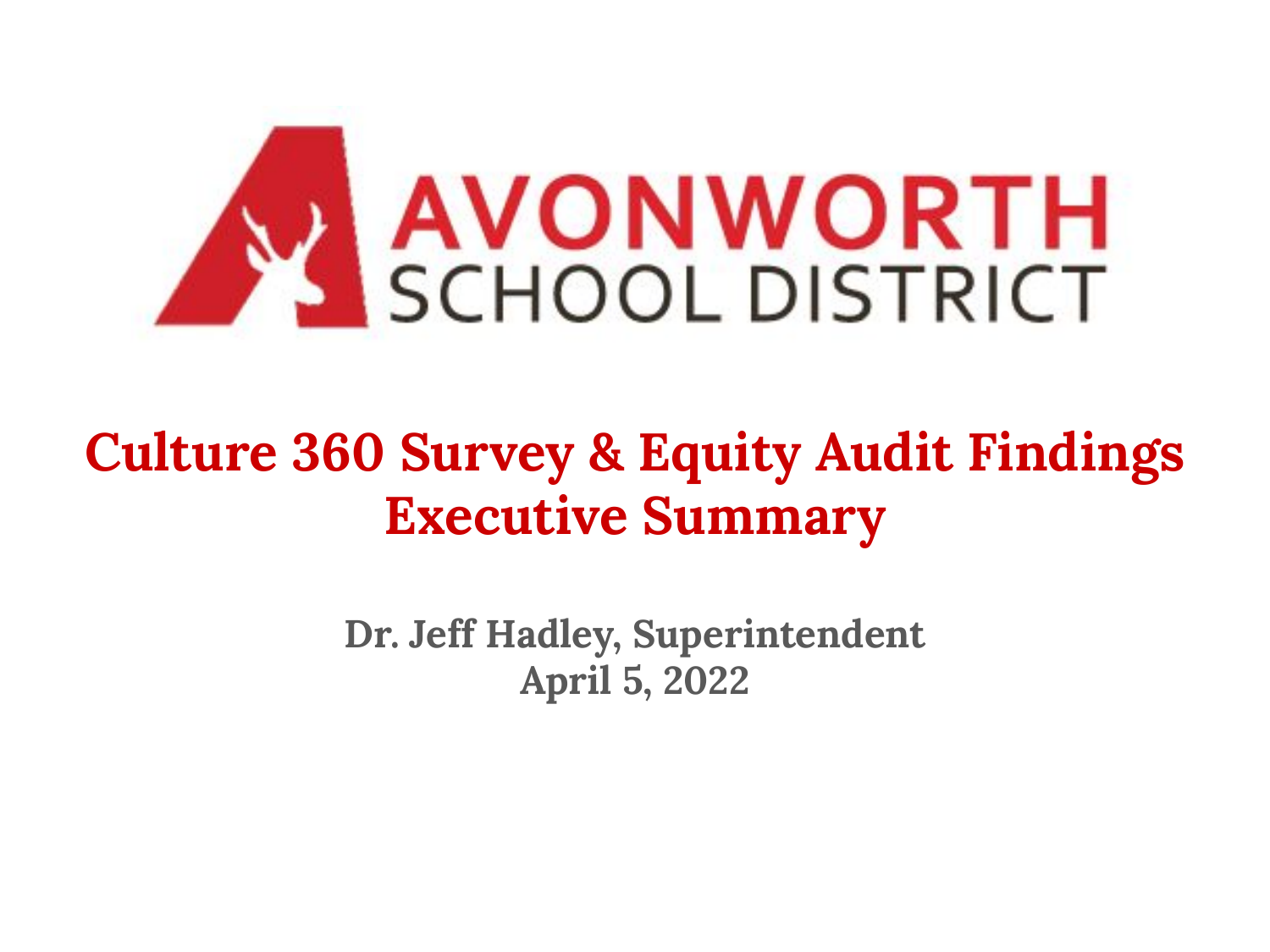## **Background**

- During the 2019-2020 school year, Avonworth engaged approximately 50 stakeholders in strategic planning.
- Through the strategic planning process, the committee identified the following five focus areas:
	- Curriculum & Instruction
	- Culture, Communications & Relationships
	- Diversity & Inclusion
	- Mental Health & Social Emotional Development
	- Career Readiness

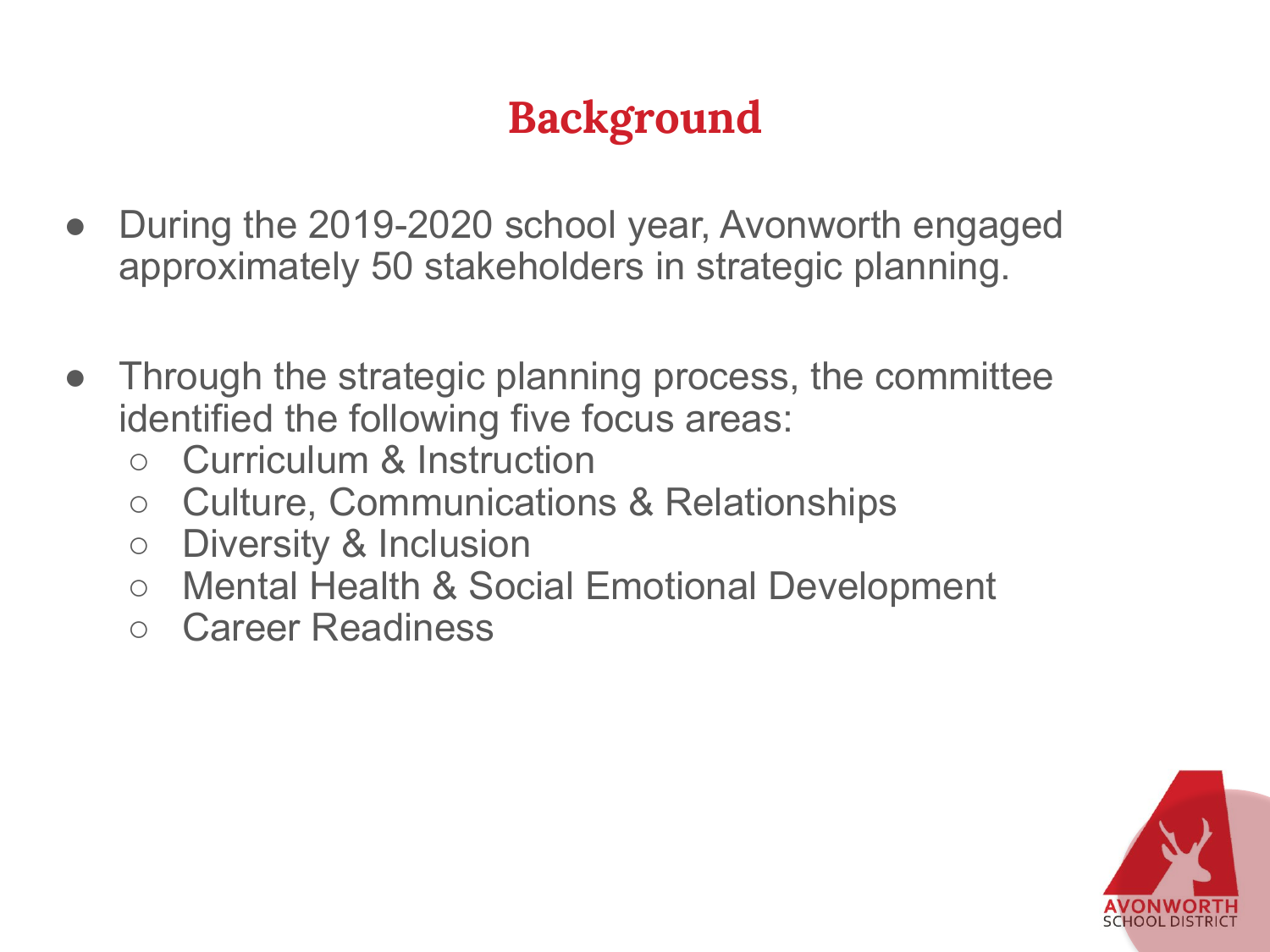### **Background**

#### *Culture, Communications & Relationships*

- **Strategy: Develop success measure benchmarks for the District.**
- **● Action**: Identify measures of success that focus on holistic growth and achievement for all Avonworth students.
- **● Update:** Review findings from **Culture 360 Survey.**

#### *Diversity, Equity & Inclusion*

- **● Strategy:** Create a process to review, assess and communicate cultural responsiveness.
- **Action: Conducting an Equity Audit.**
- **● Update:** Review findings from **Equity Audit.**

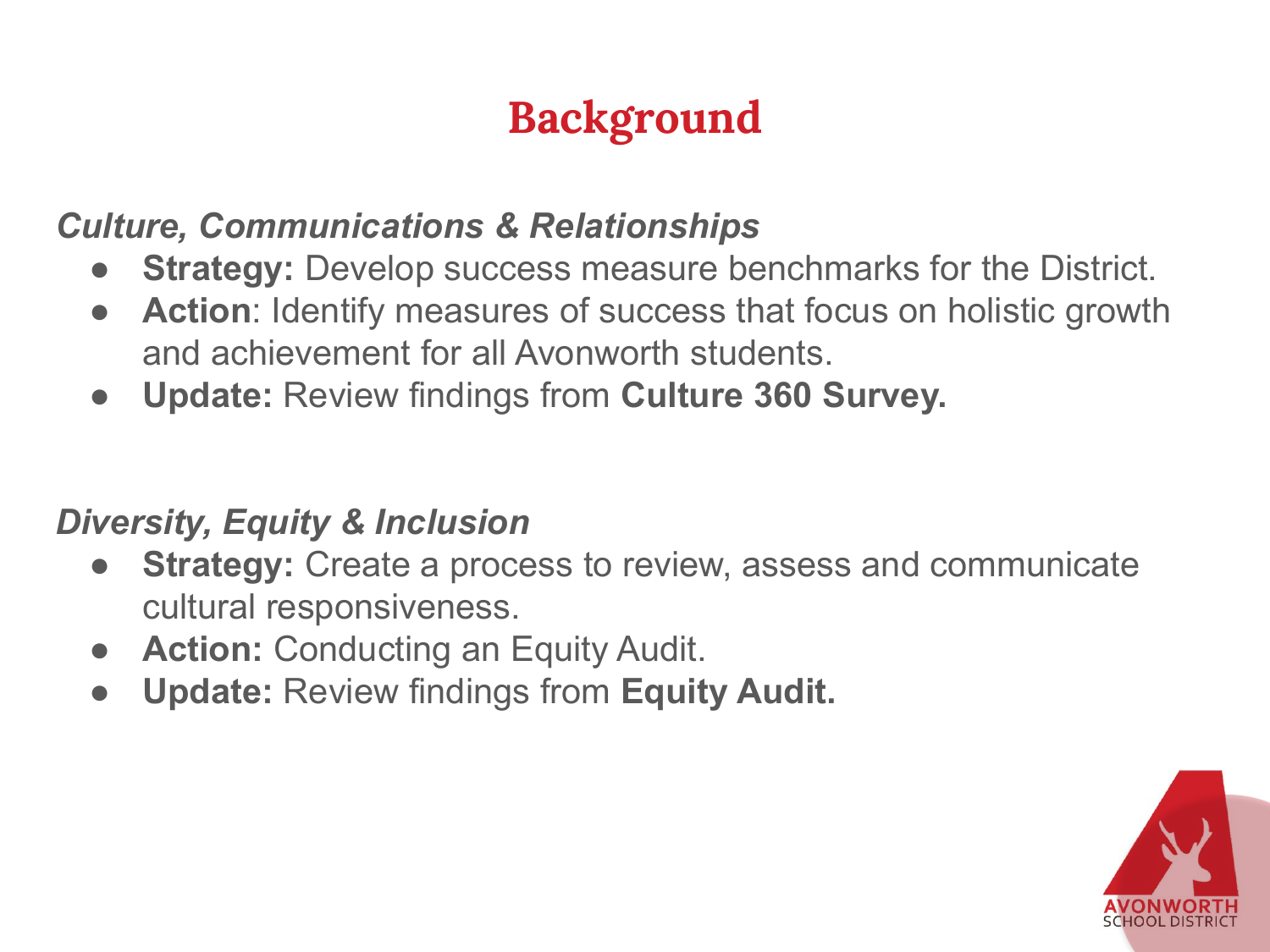#### **Culture 360 Survey Background From Johns Hopkins**

- "Culture" refers to the values that shape how our students, staff, and families experience school.
- The research-based Culture 360 Survey was created by the Institute of Education Policy at Johns Hopkins University.
- The survey examines five core areas of school culture:
	- Academic Life
	- Administration and Governance
	- Communality
	- The Whole Child
	- Organizational Identity

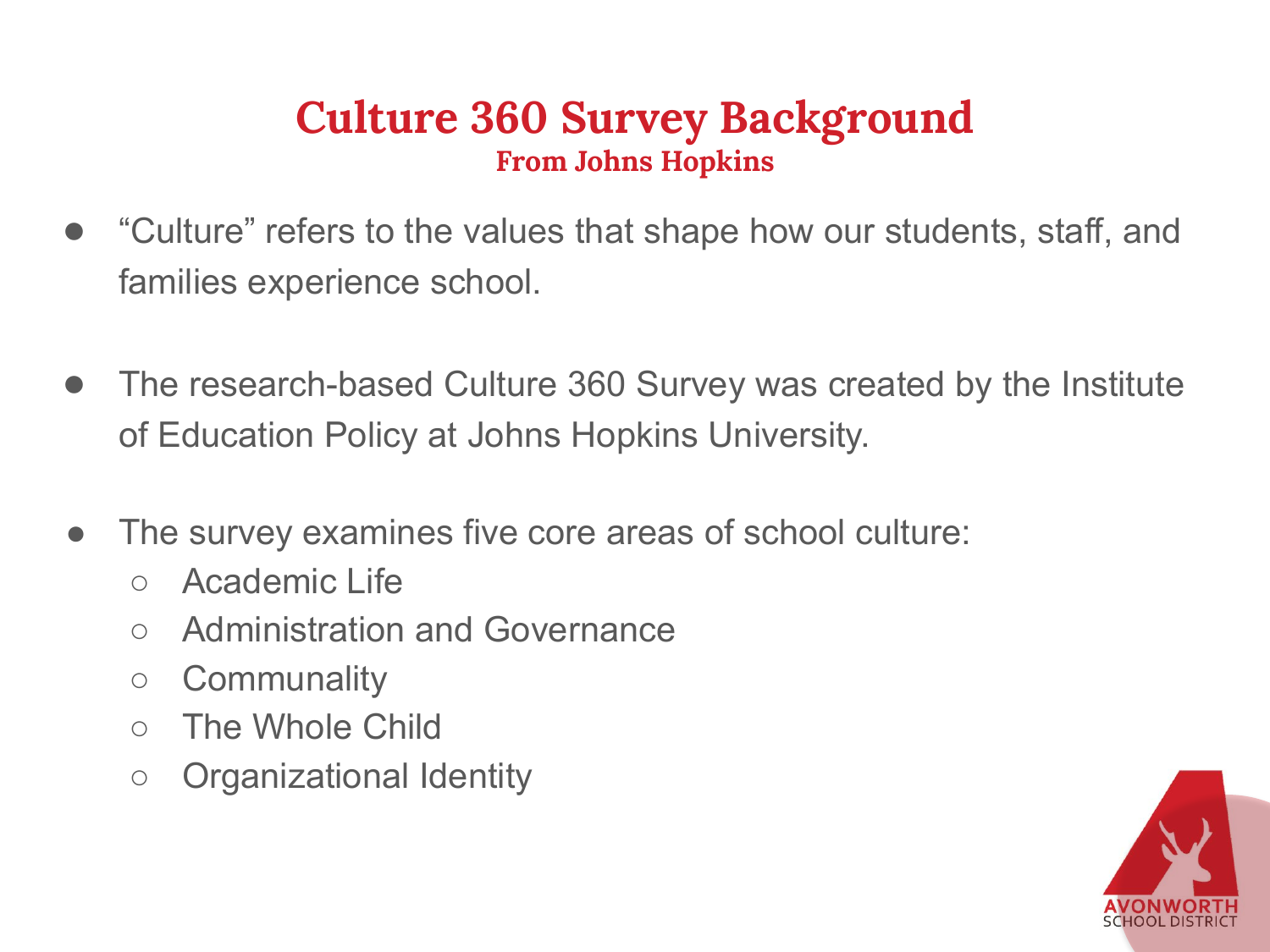### **Conducting the Culture 360 Survey**

#### **WHY is school culture important?**

- Our overall goal is to ensure all students feel a sense of belonging.
- Research shows that a strong school culture is linked to:
	- Positive civic outcomes, such as increased political engagement and higher levels of respect.
	- Positive academic outcomes, such as increased college enrollment and more consistent workforce participation.

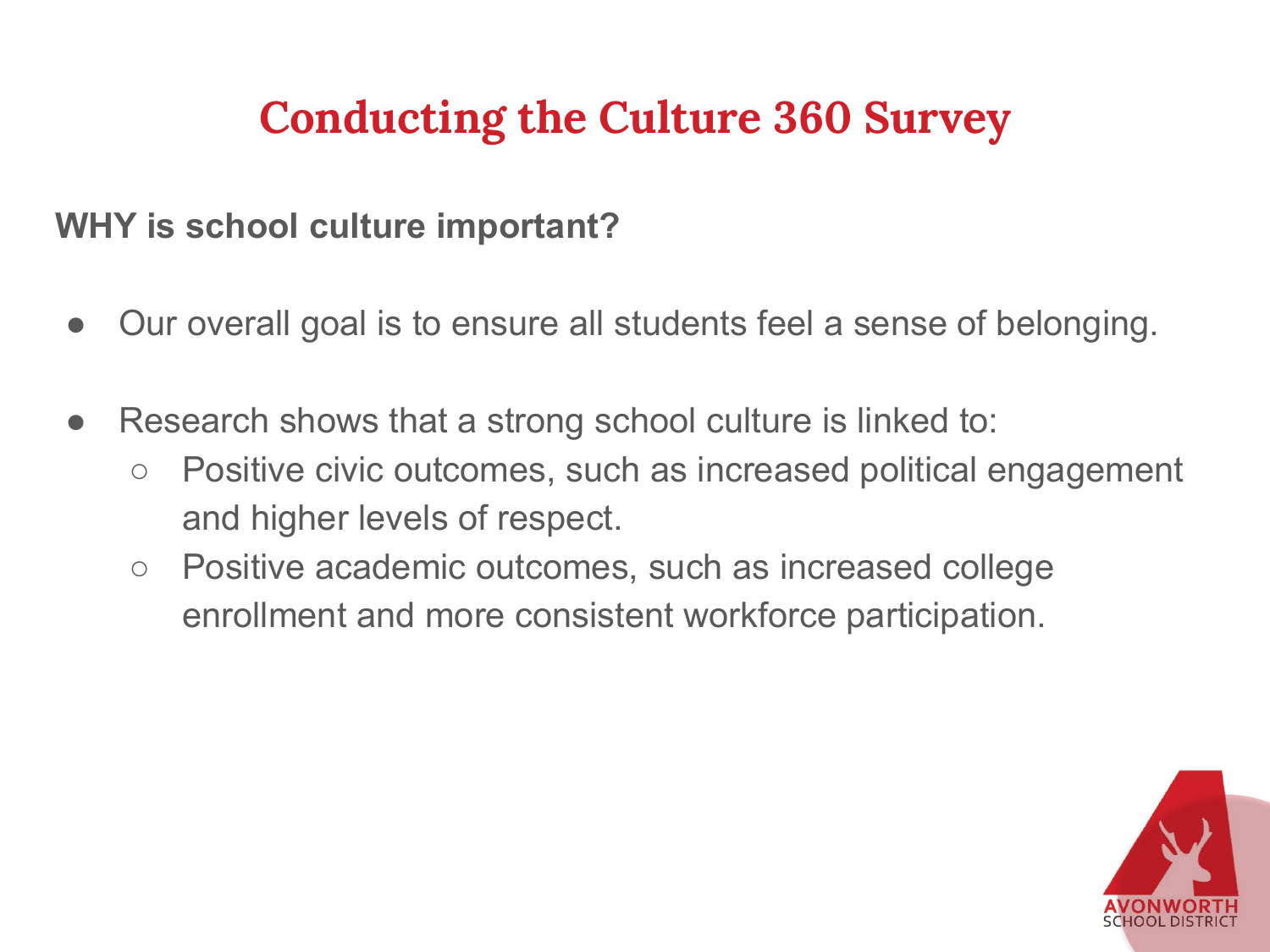### **Culture 360 Survey Summary**

- Surveys were administered in May/June of 2021 to all stakeholders.
- Participation was voluntary and responses were confidential.
- 3,521 surveys were sent and 1,080 surveys were completed. ○ Teachers: 107
	- Administration: 3
	- Parents: 519
	- Students: 451

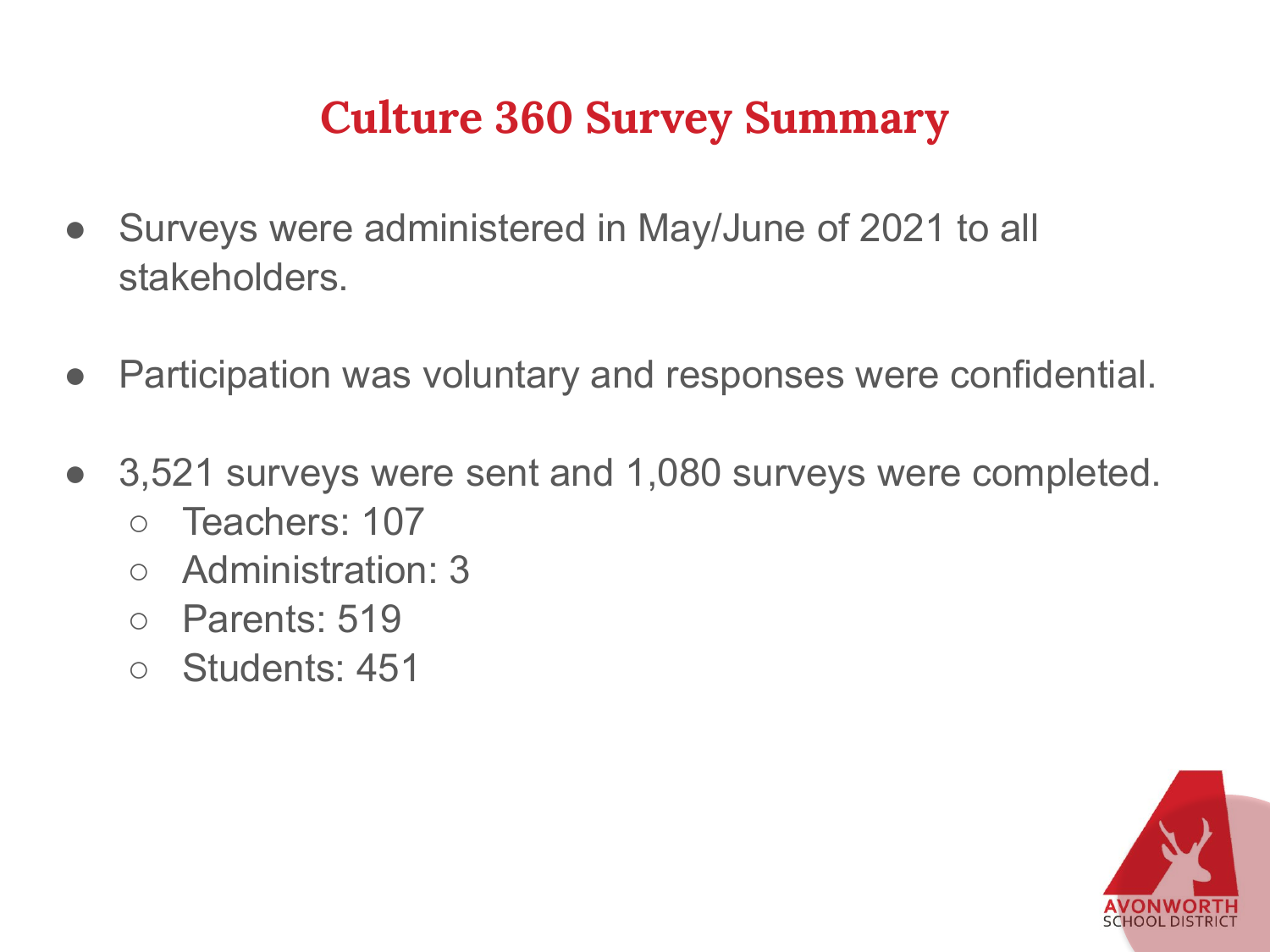

# **Culture 360 Survey Findings**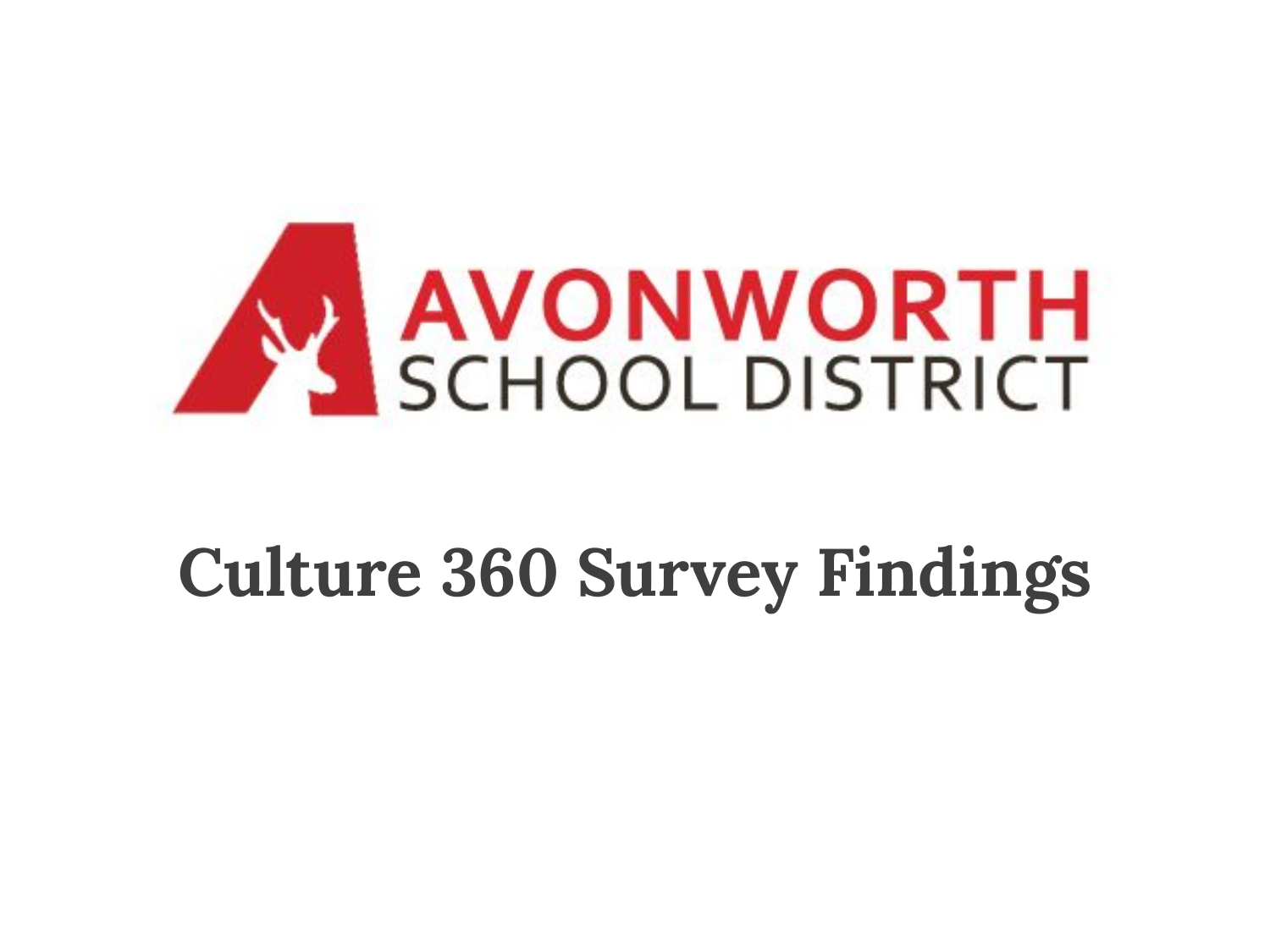### **Culture 360 Survey Summary Overall Findings**



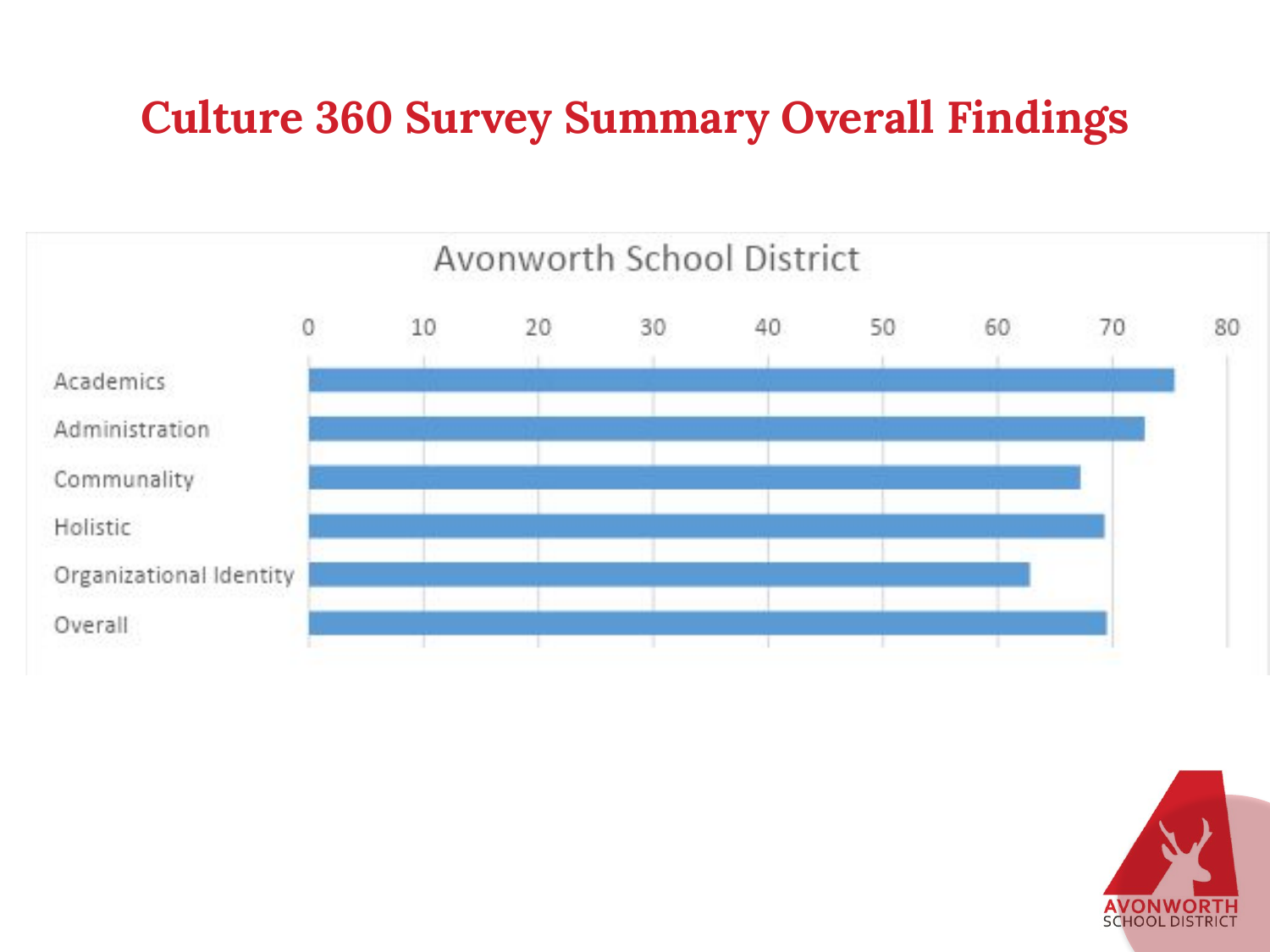## **Trend/Agreement - Strengths**

| <b>Agreement</b><br><b>Between</b> | <b>Domain; Subscale Focus</b><br><b>Area</b>                                                                                                | What does this indicate?                                                                                                                                                             |
|------------------------------------|---------------------------------------------------------------------------------------------------------------------------------------------|--------------------------------------------------------------------------------------------------------------------------------------------------------------------------------------|
| Students,<br><b>Teachers</b>       | <b>Communality; Racial</b><br>Climate                                                                                                       | Students of different racial/ethnic<br>backgrounds get along and have<br>positive interactions.                                                                                      |
| Students,<br>Parents,              | Supportive Administration &<br>Governance; Fair &<br><b>Trustworthy</b><br>Supportive Administration &<br>Governance; Supportive<br>Context | School governance is fair and<br>supportive. School leaders are<br>objective. Teachers feel valued and<br>respected.<br>School Leaders actively monitor<br>activities in the school. |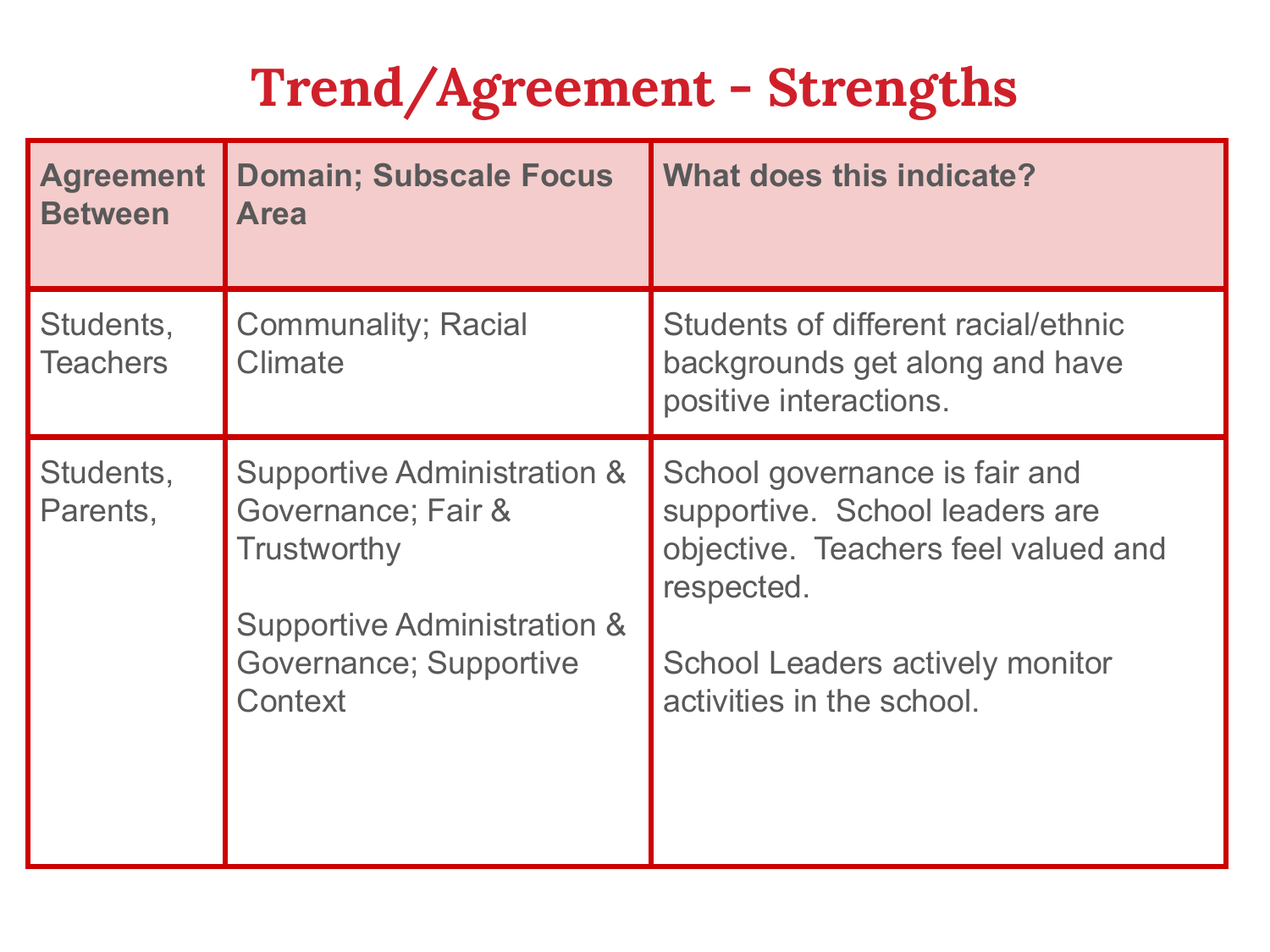## **Trend/Agreement - Weaknesses**

| <b>Agreement</b><br><b>Between</b>             | <b>Domain; Subscale Focus</b><br><b>Area</b>                               | What does this indicate?                                                                             |
|------------------------------------------------|----------------------------------------------------------------------------|------------------------------------------------------------------------------------------------------|
| Teachers,<br>Parents,<br><b>Administrators</b> | <b>Holistic Development;</b><br>Justice                                    | Ensure rules are enforced equally.<br>Continue with the effort of creating a<br>sense of belonging.  |
| Students,<br>Parents,<br><b>Administrators</b> | Communality;<br><b>Wider Community</b><br>Engagement                       | Build a better system for communicating<br>with caregivers about student progress<br>and challenges. |
| Parents,<br><b>Administrators</b>              | Communality;<br>Trust                                                      | Provide opportunities for students and<br>teachers to connect, listen to, and value<br>one another.  |
| Teachers,<br><b>Administrators</b>             | Organizational Identity;<br>Understanding the<br><b>District's Mission</b> | A greater focus is needed on<br>understanding and living the District's<br>mission.                  |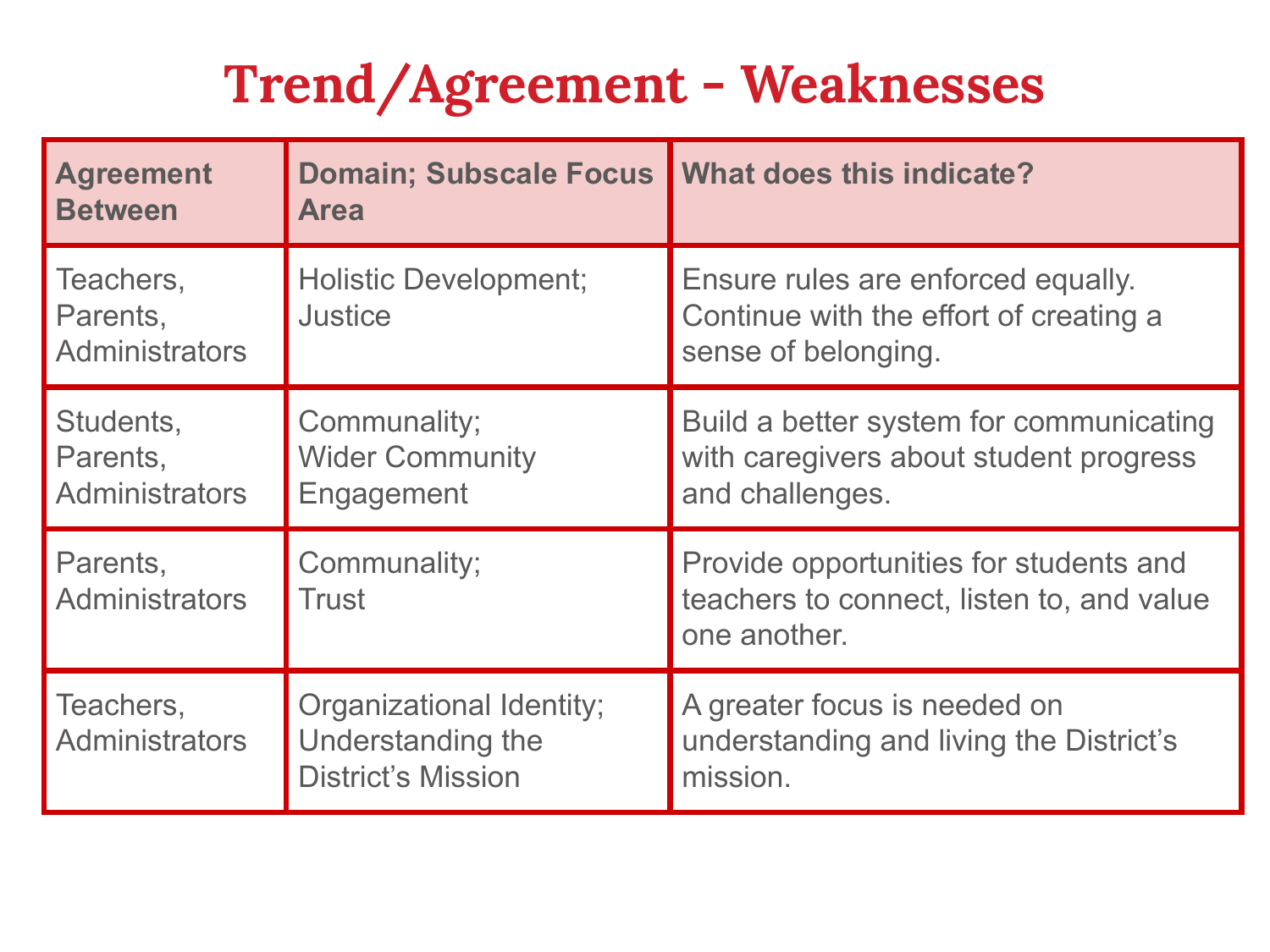

# **Equity Audit Findings**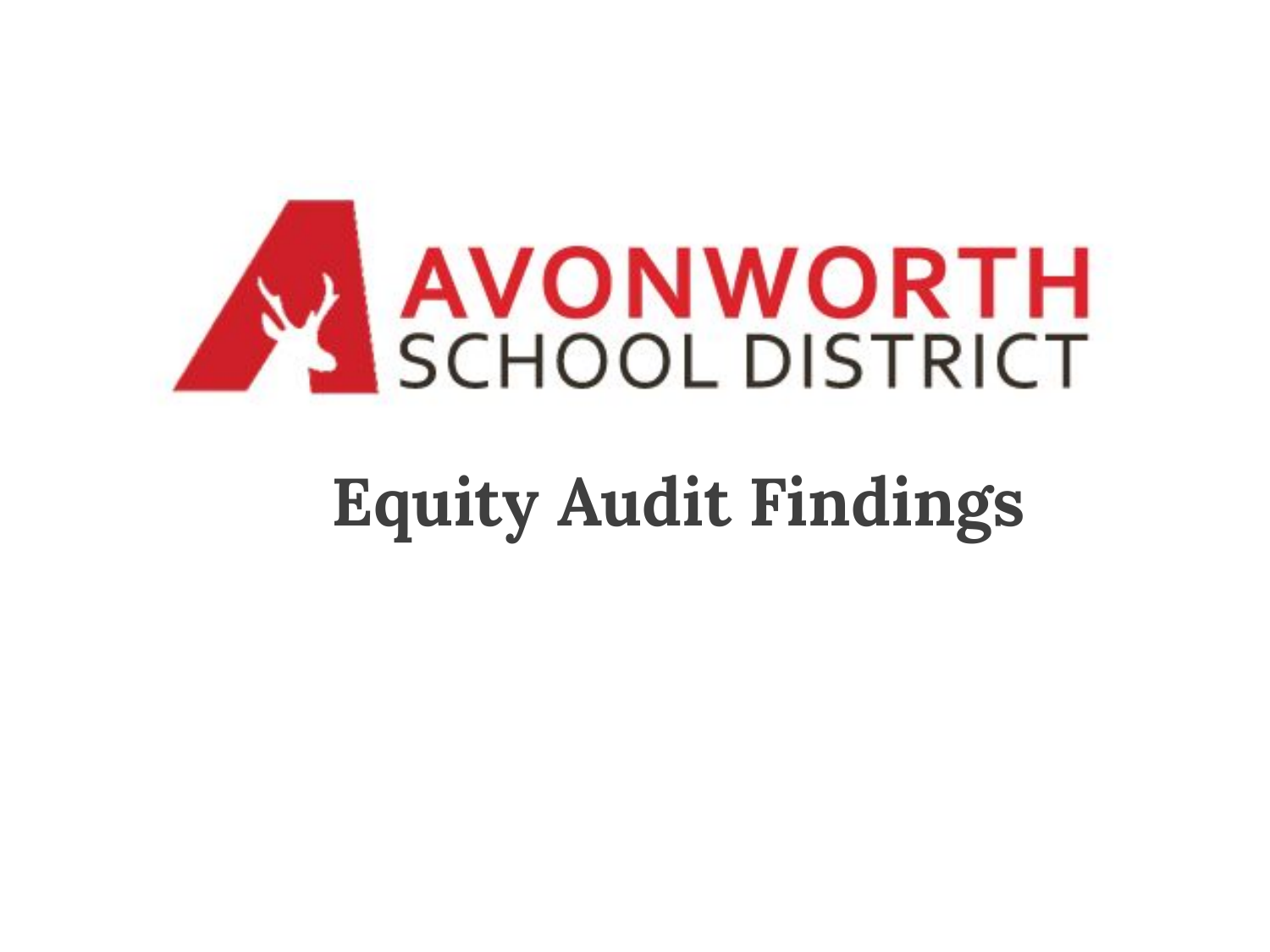### **What Is Educational Equity?**

Educational equity is the practice of ensuring every student has the resources, access, and opportunity they need to reach their full potential regardless of race, gender, ethnicity, language, disability, sexual orientation, family background, or family income.

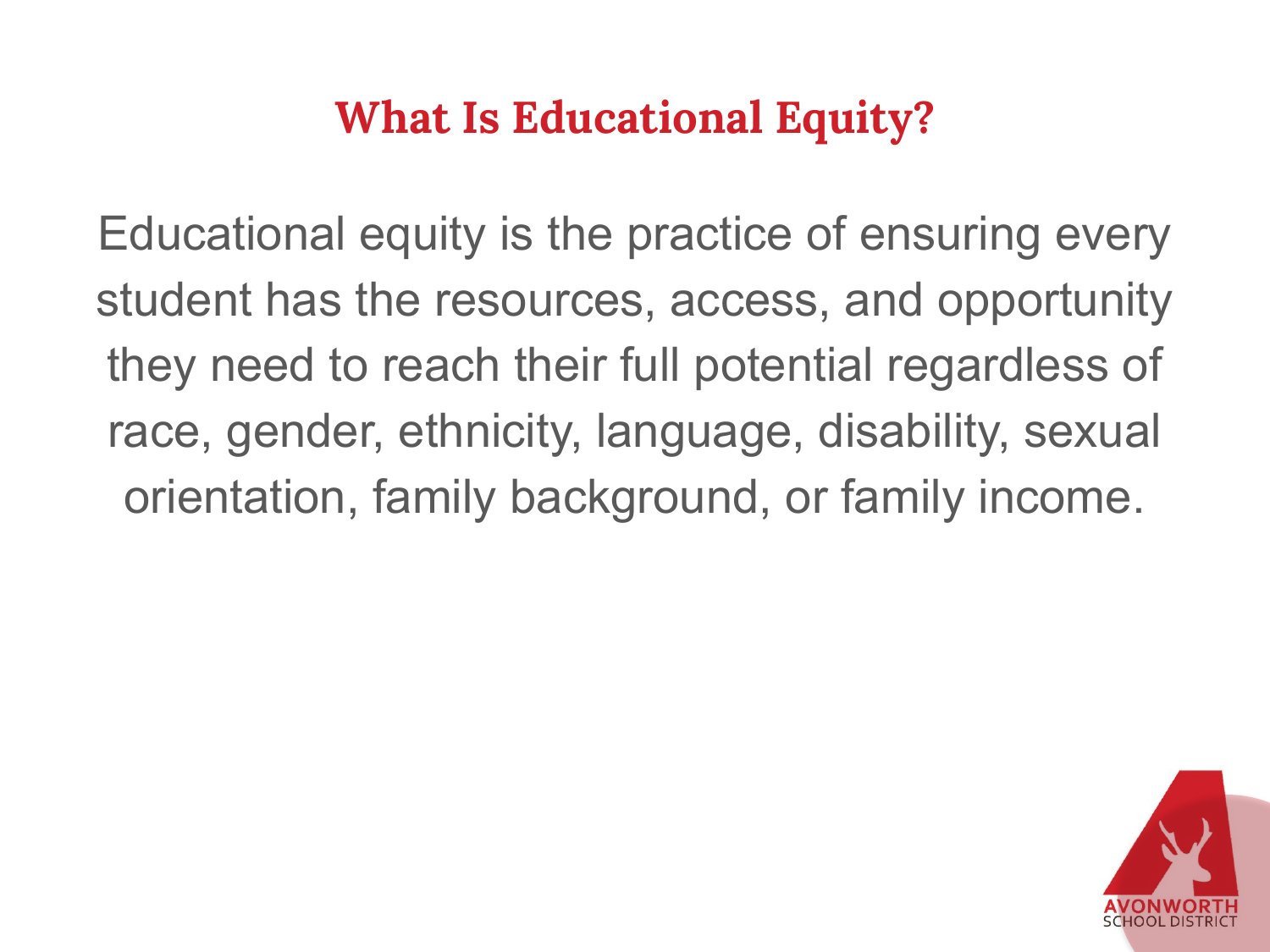### **Why Is Educational Equity Important?**

- Should every Avonworth student receive an equitable and excellent education?
- Should every Avonworth student have equal access to the District's programming, activities, and resources?
- Should every Avonworth student experience school in an environment that is fair, safe, and encouraging?
- Should every Avonworth student, family, and community member feel a sense of belonging?
- Should Avonworth programs, policies, and practices be fair for all students?
- Should every Avonworth student have the opportunity to maximize their achievement?

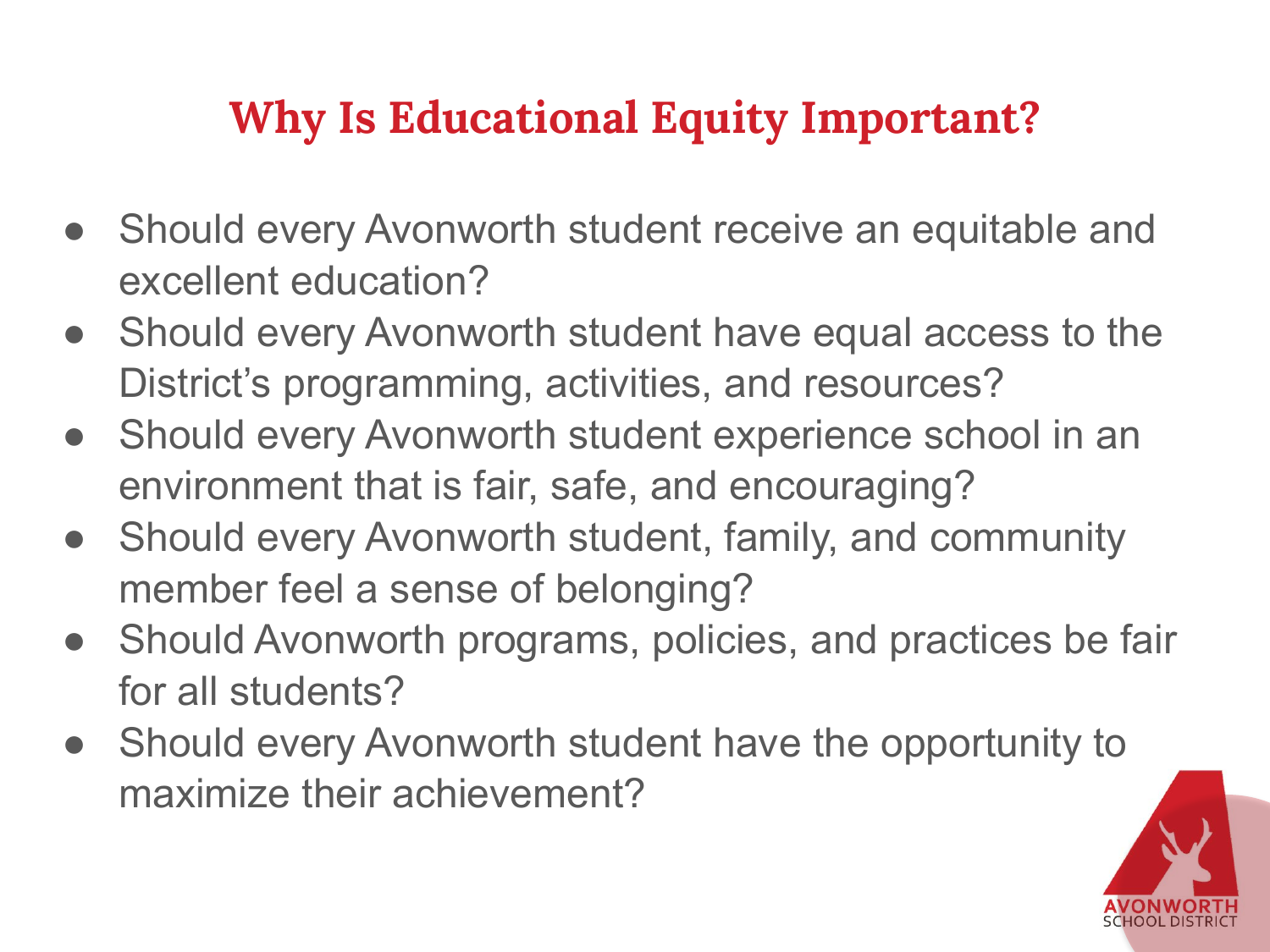#### **Avonworth School District's Equity Statement**

The Avonworth School District is committed to ensuring our schools are places of belonging for all members of our school community. To create a sense of belonging, Avonworth is committed to fostering an inclusive environment that understands, respects, and embraces individual differences.

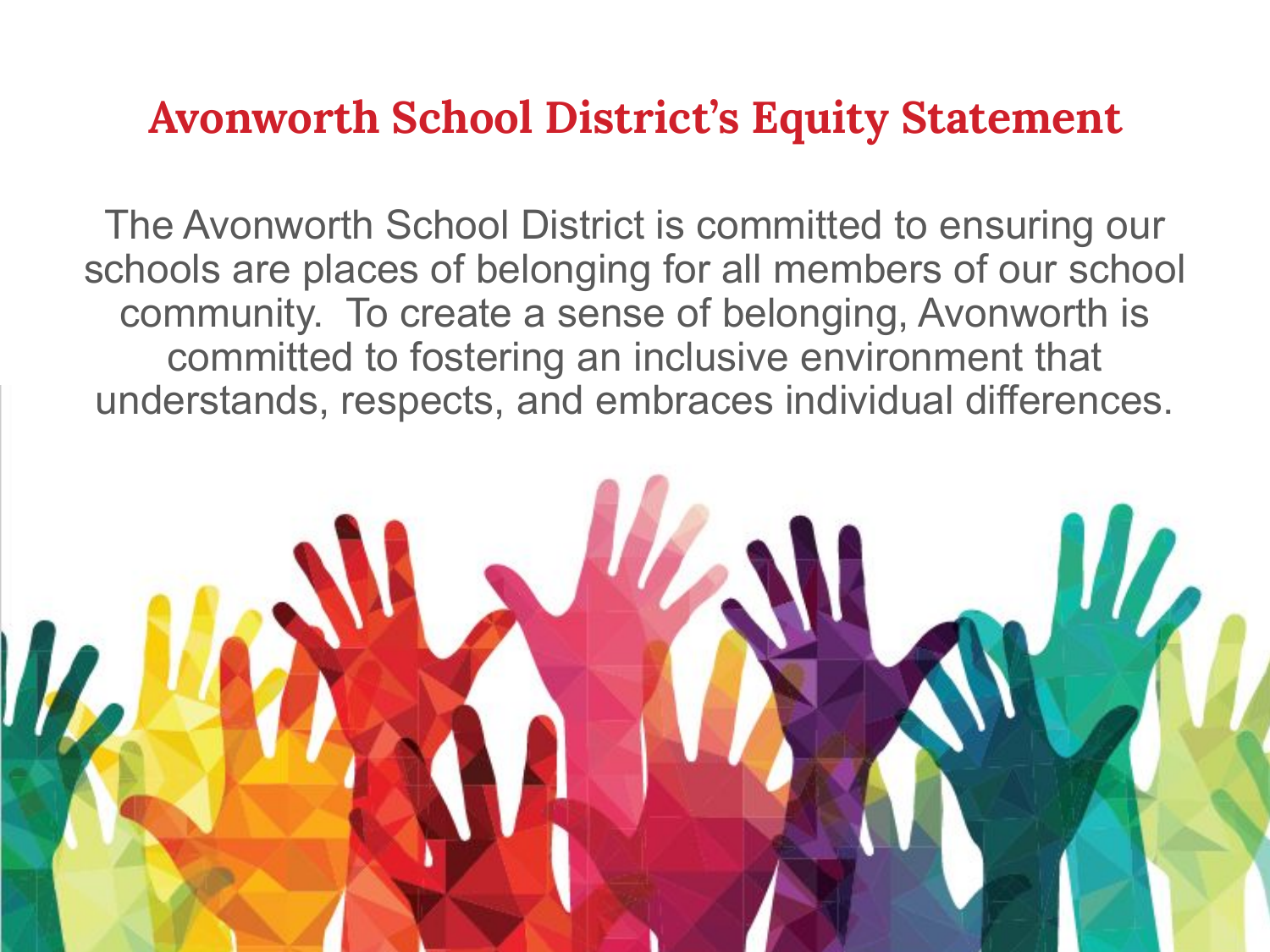### Insight Education Group Equity Framework



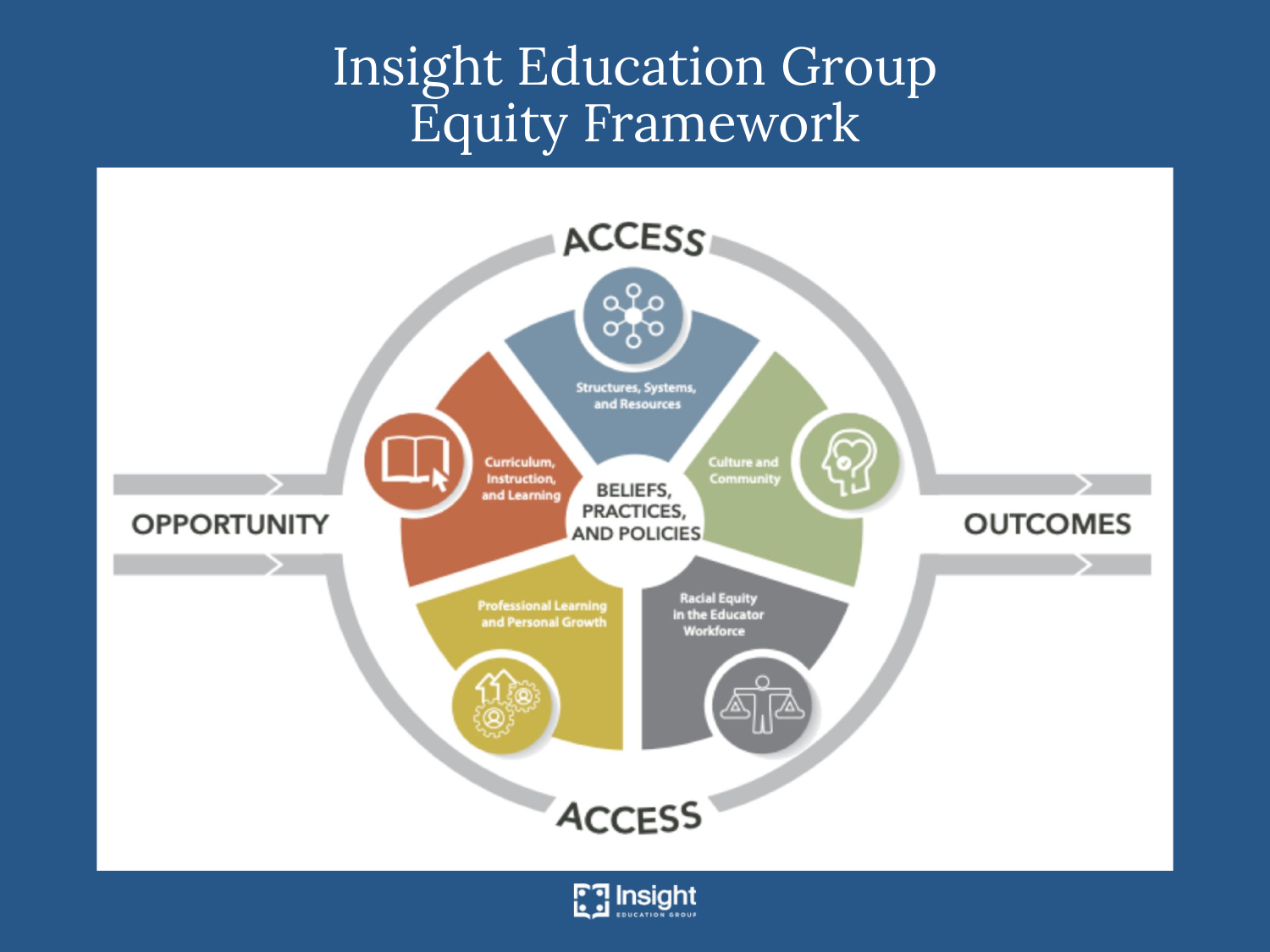## Equity Audit Process

#### **Quantitative** Data Review

#### Document & Process Review

Thorough review of District Policies and Practices evidenced in:

- District Development Plan
- District and school policies and handbooks
- Curriculum materials
- Professional Learning offerings

Thorough review of District outcomes evidenced in:

- Student demographics
- Student academic performance

#### Stakeholder Engagement

● Administered surveys to school leaders, school-based staff, non school-based staff, students in select grades, and family and caregivers Conducted focus groups for teachers, paraprofessionals, school leaders,students , and families and caregivers.

#### Finalization and Presentation of Findings

- In-depth strategic analysis of all qualitative and quantitative data
- Presentation of Equity Audit findings to ASD executive leadership
- Made revisions based on district feedback

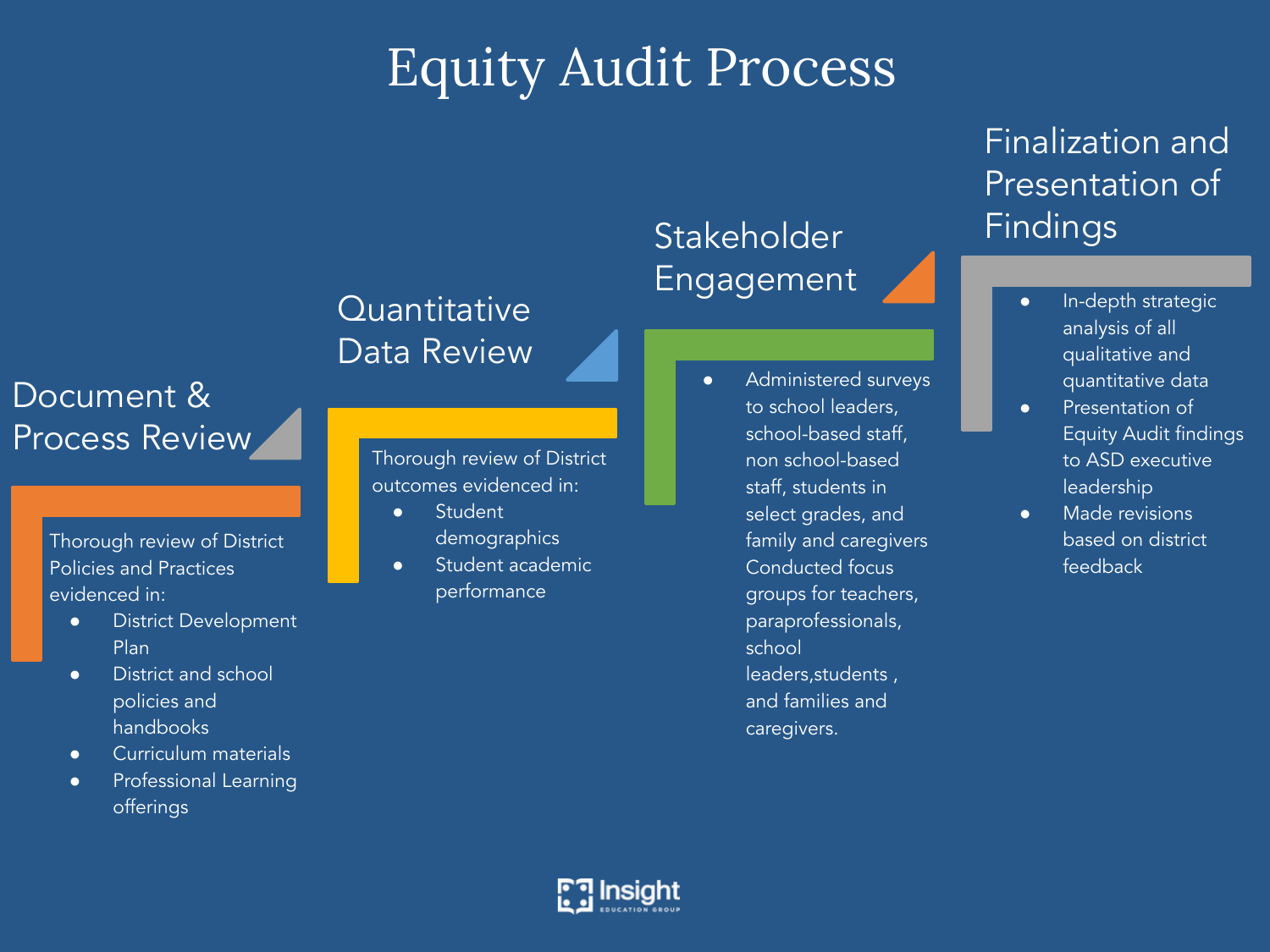## Methodology

- Data Collection
- Surveys
- Focus Groups

## Participation

- **●** Surveys 505 Total Participants
- **●** Focus Groups 81 Total Participants

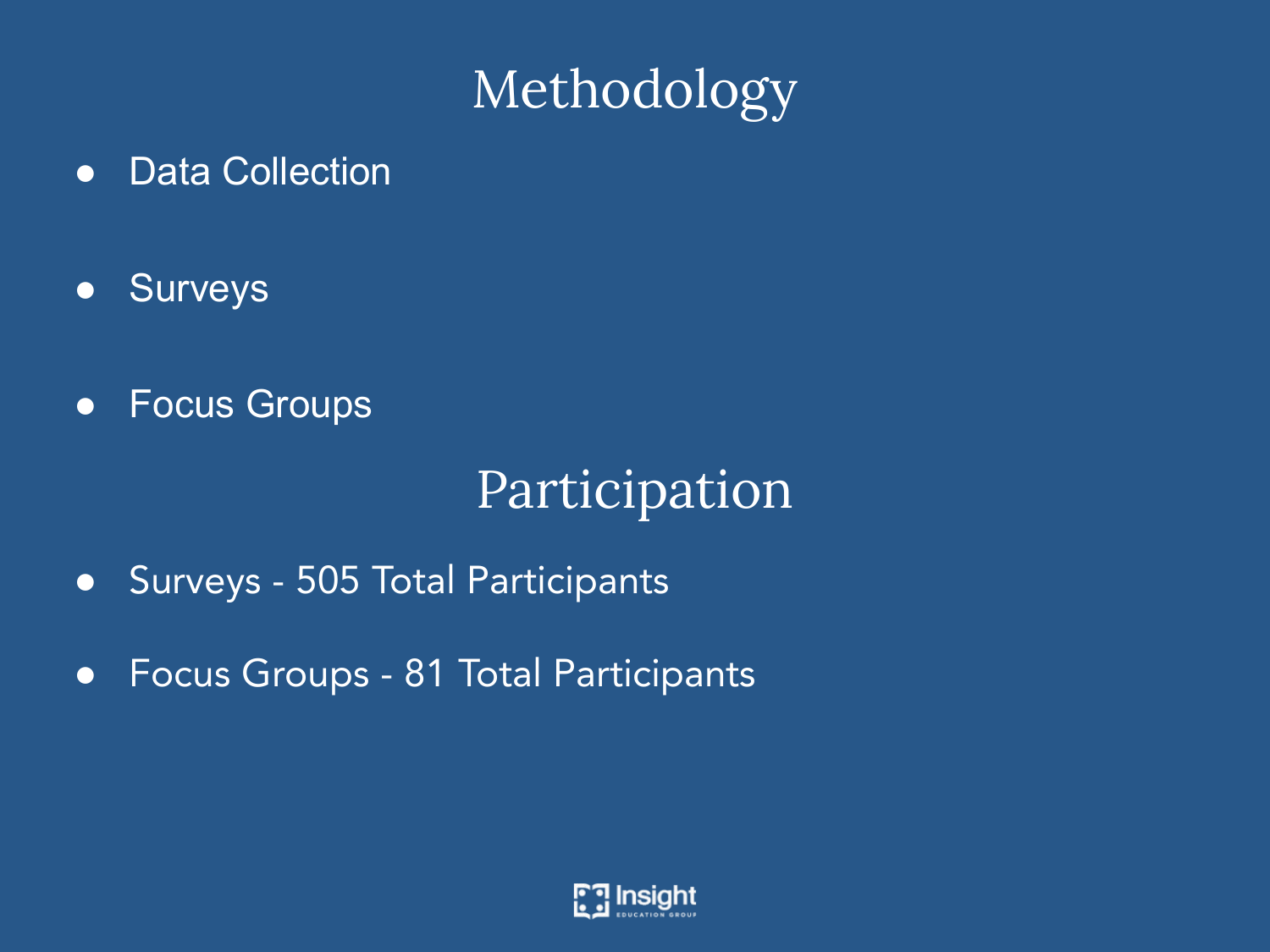## Overall Themes in Findings

#### Domain 1 Structures, Systems & Resources

Strategic plan includes an equity goal.

DEI committee is in place but needs to be restructured.

Lack of clarity around the District's definition and vision of equity.

Pervasive sense from the majority of stakeholders, particularly white families, that they are satisfied with their experience in the district. This can also serve as a barrier towards changing current practices.

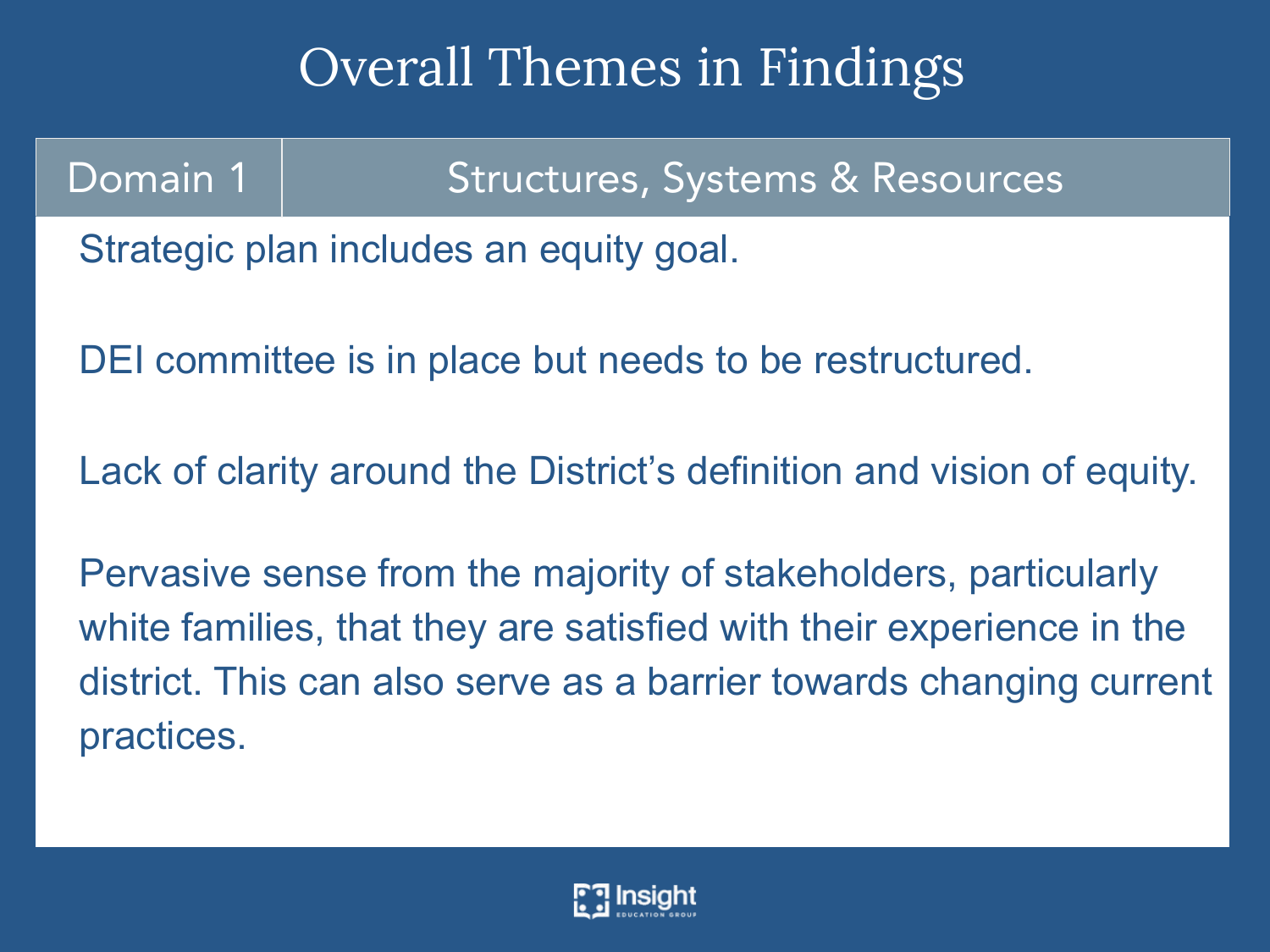## Recommendations

#### Domain 1 Structures, Systems & Resources

Redevelop the district's Diversity, Equity, and Inclusion (DEI) Team.

Assist each school in developing a School-based Diversity Equity, and Inclusion (SDEI) Team to serve as leaders in developing equitable practices in the building.

Develop system-wide data practices that examine equitable opportunities, access, and outcomes for all students.

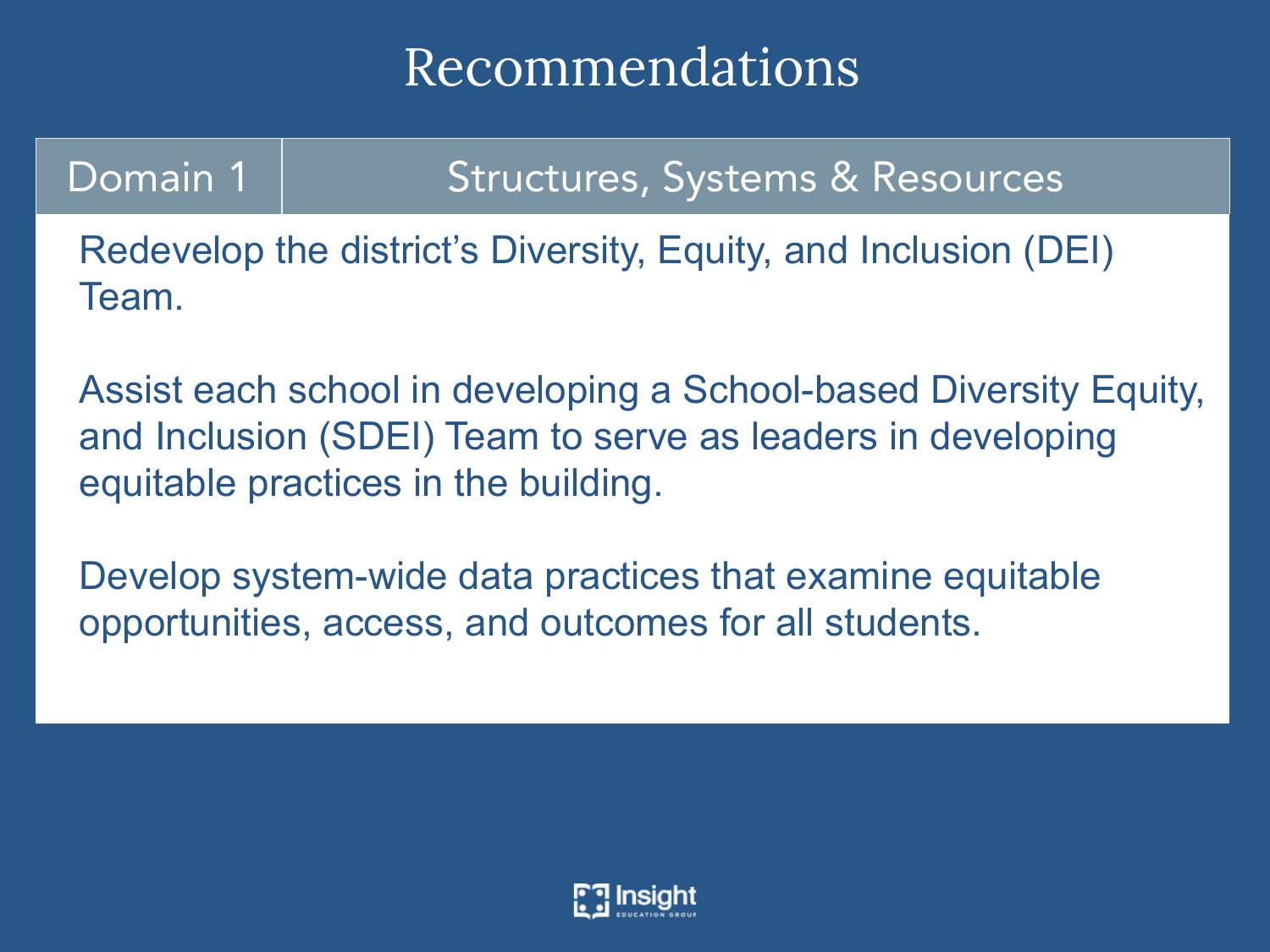## Overall Themes in Findings

#### Domain 2 and Culture and Community

ASD Board of Directors recognize, value and support an anti-racist climate and creating a place of belonging for all.

Not all students/staff/families have experienced a culture of belonging yet.

The District's future work needs to be focused on increasing student and staff awareness on issues of equity by examining current practices in professional development for staff, reviewing disciplinary practices and the code of conduct for students, and implementing a positive behavior support system.

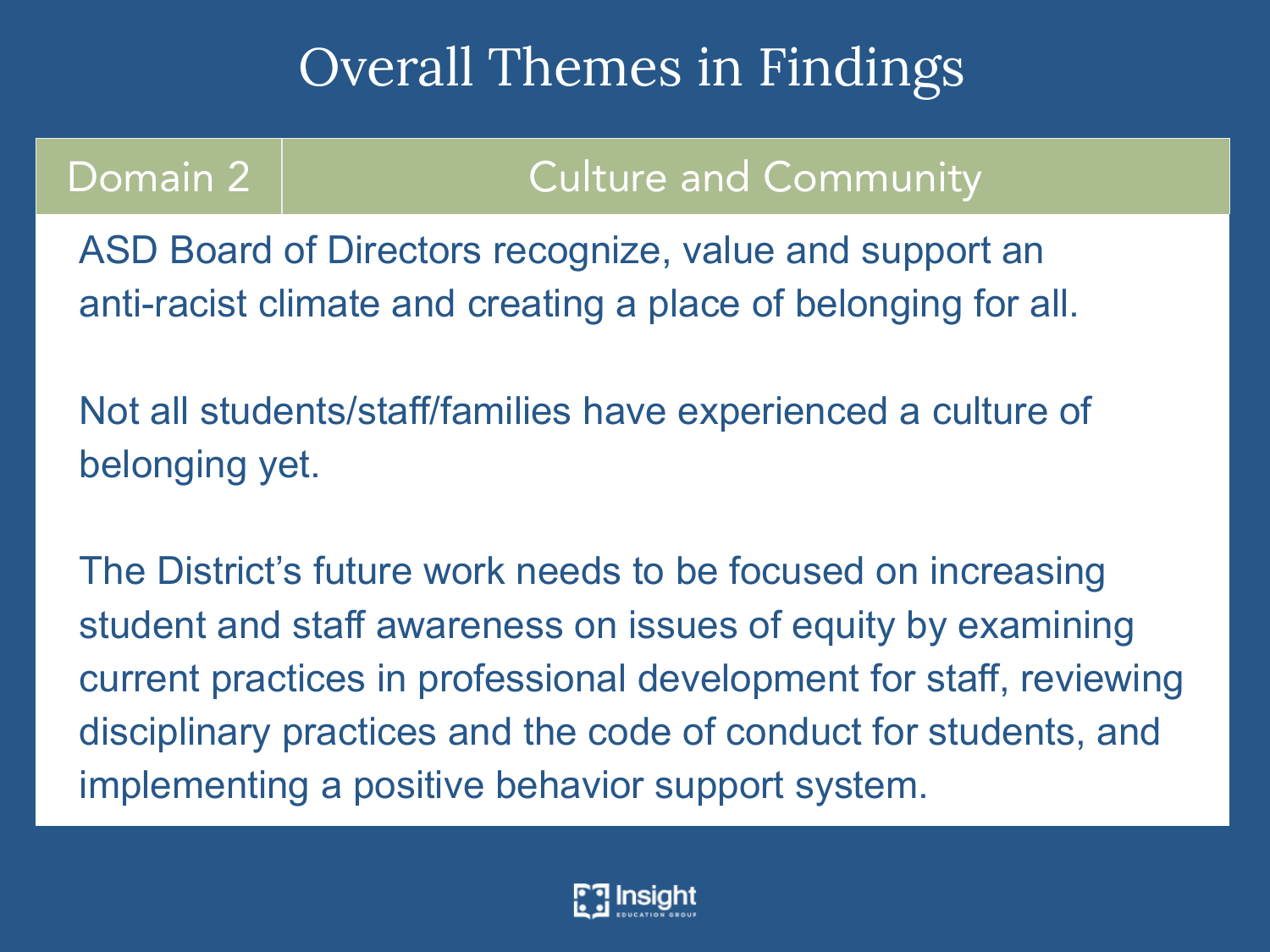## Recommendations

#### Domain 2 and Culture and Community

Enlist the school community to work toward establishing a supportive community focused on equitable outcomes and inclusivity among all stakeholder groups.

Develop a system-wide, consistently implemented restorative process for development of positive behavior supports and implementation, enforcement, and reporting of disciplinary matters.

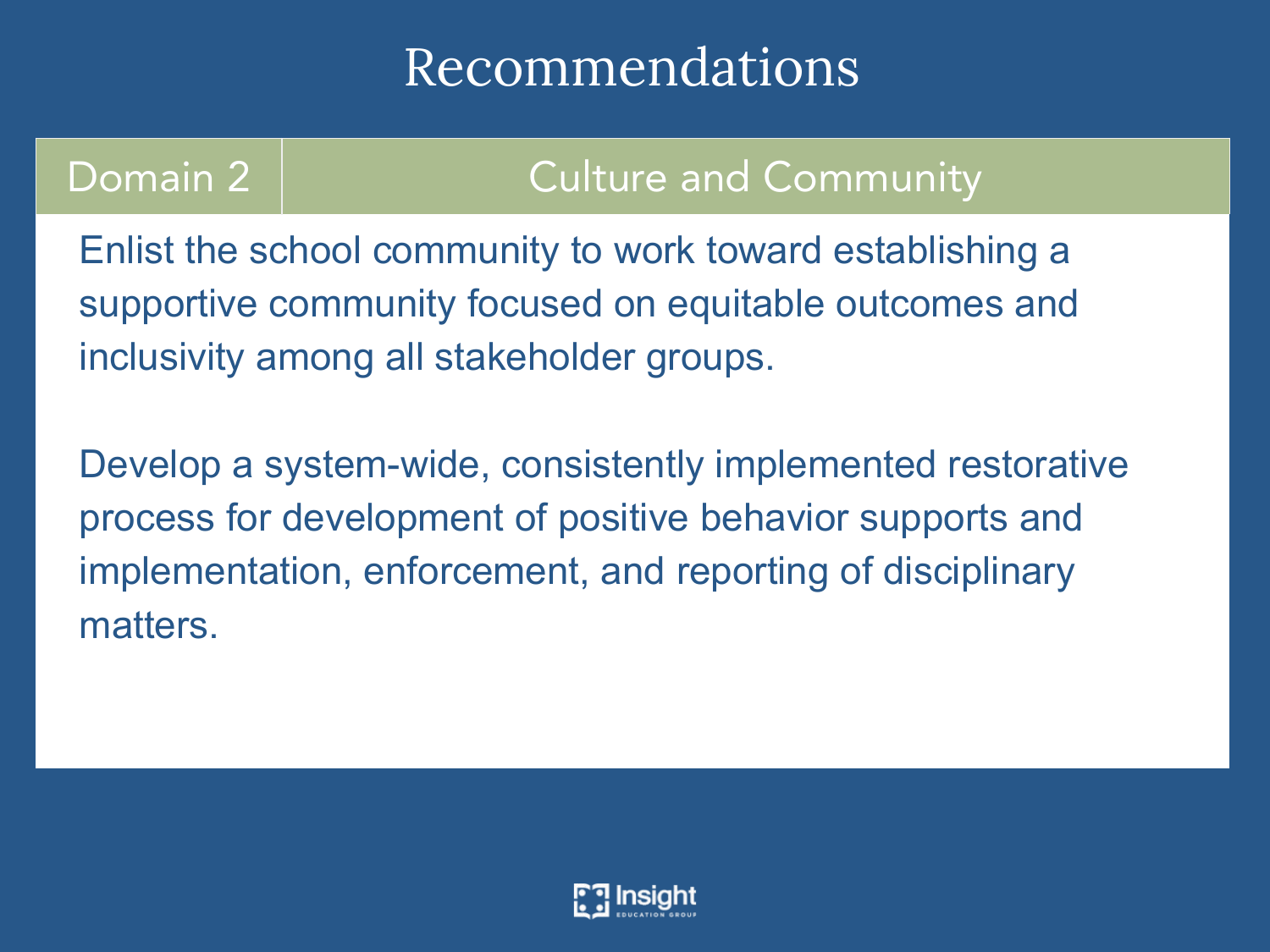## Overall Themes in Findings

### Domain 3 | Equity in the Educator Workforce

The District is committed to attracting and retaining teachers, administrators, and staff from diverse backgrounds.

The District continues to be a part of the Digital Promise Teach of Color cohort.

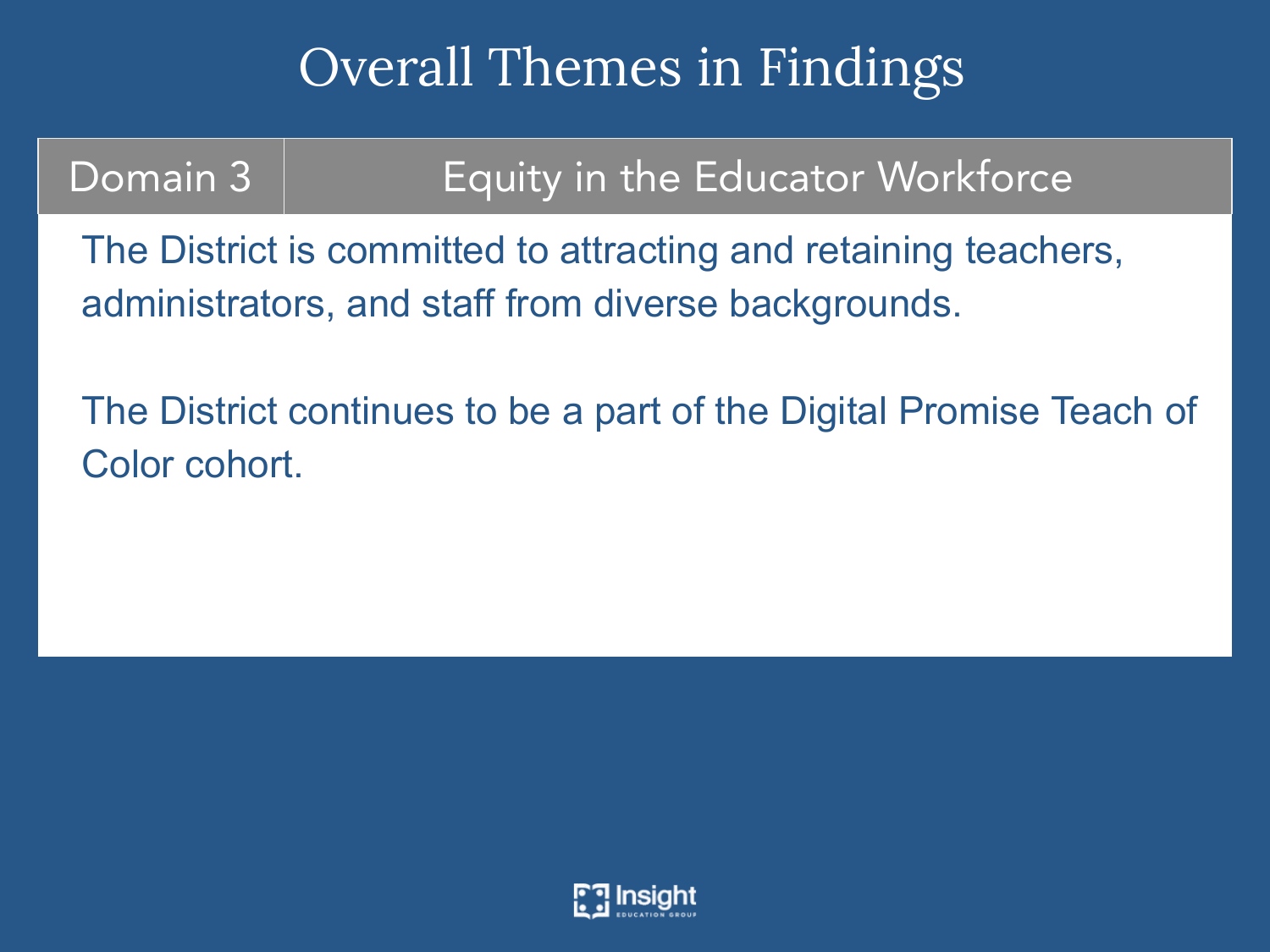## Recommendations

### Domain 3 | Equity in the Educator Workforce

Identify a senior leader to develop talent management strategies for the district. Strategies should address recruitment, retention, and development of a talent pipeline to encourage career options and advancement specific to staff of color.

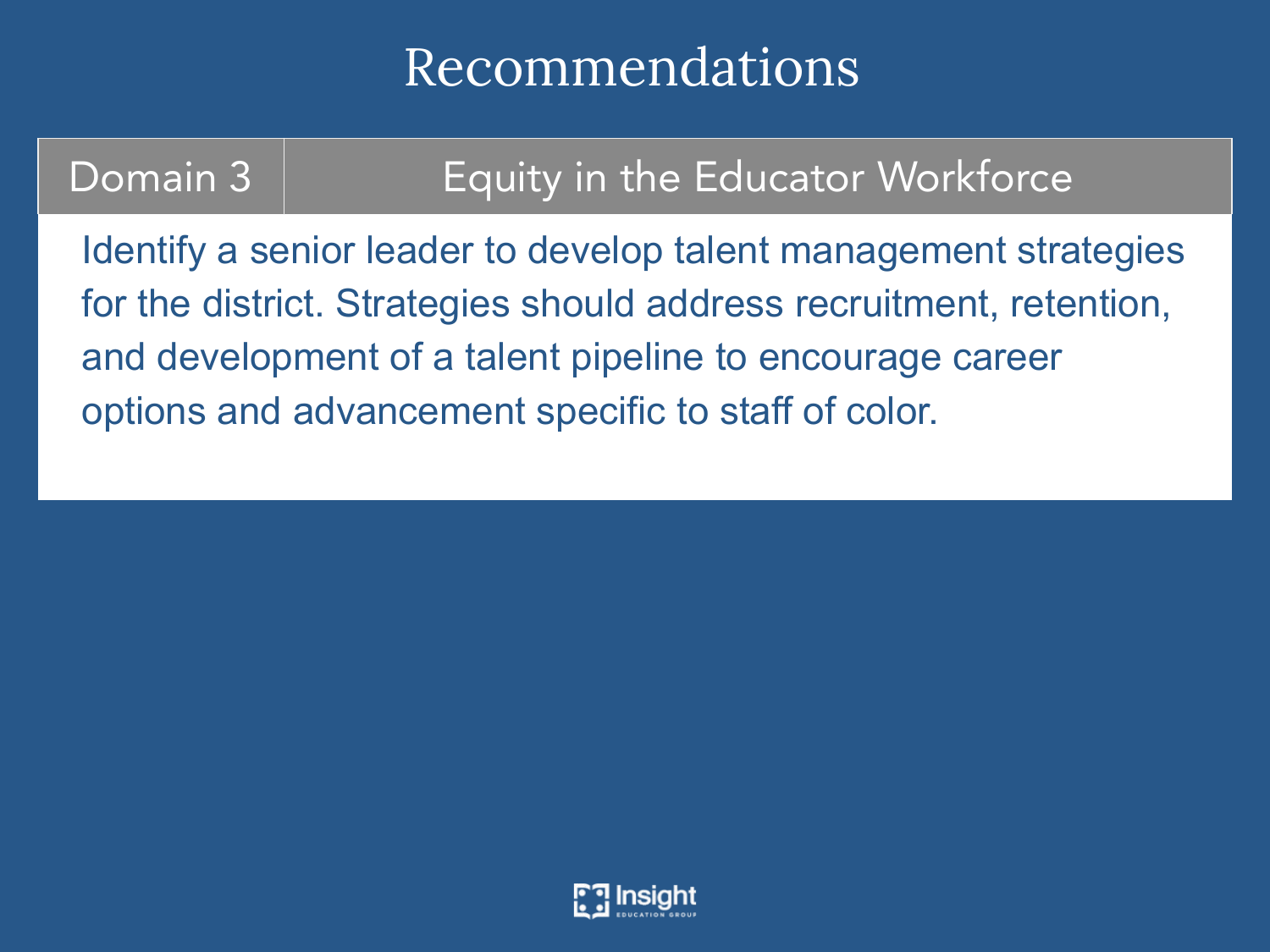## Overall Themes in Findings

#### Domain 4 | Professional Learning & Personal Growth

Staff at all levels recognize the need to receive consistent and ongoing professional learning to support improvement of equitable mindsets and practices.

Some teachers feel unprepared to discuss or address issues of race.

The District has begun to provide training to the staff, and needs to continue this focus on professional learning.

Families and caregivers recognize and support the need for an ongoing investment in professional learning focused on equity.

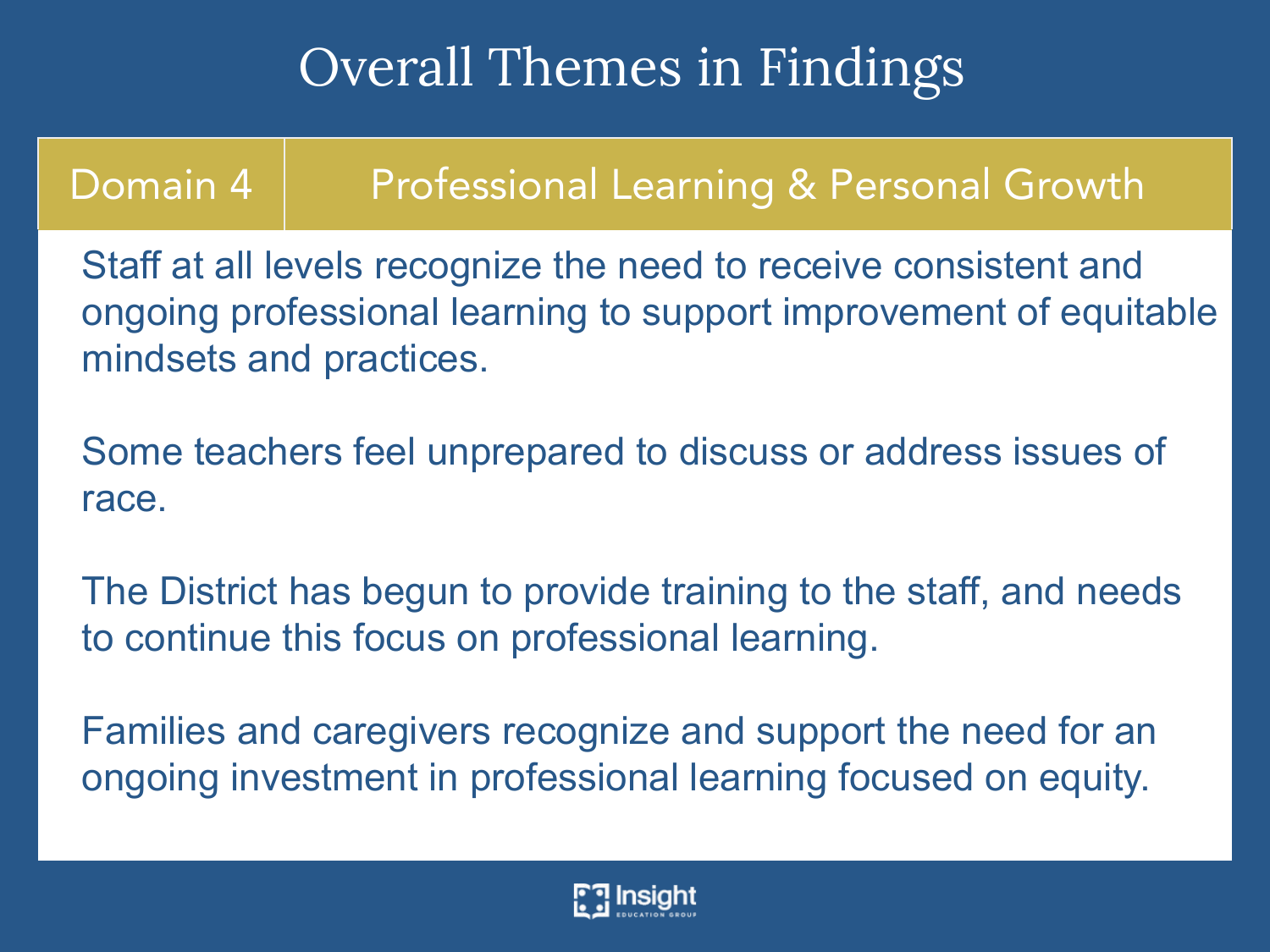## Recommendations

### Domain 4 | Professional Learning & Personal Growth

Develop and implement a plan for district-wide, consistently implemented professional learning, with a focus on cultural competence, for all levels of staff.

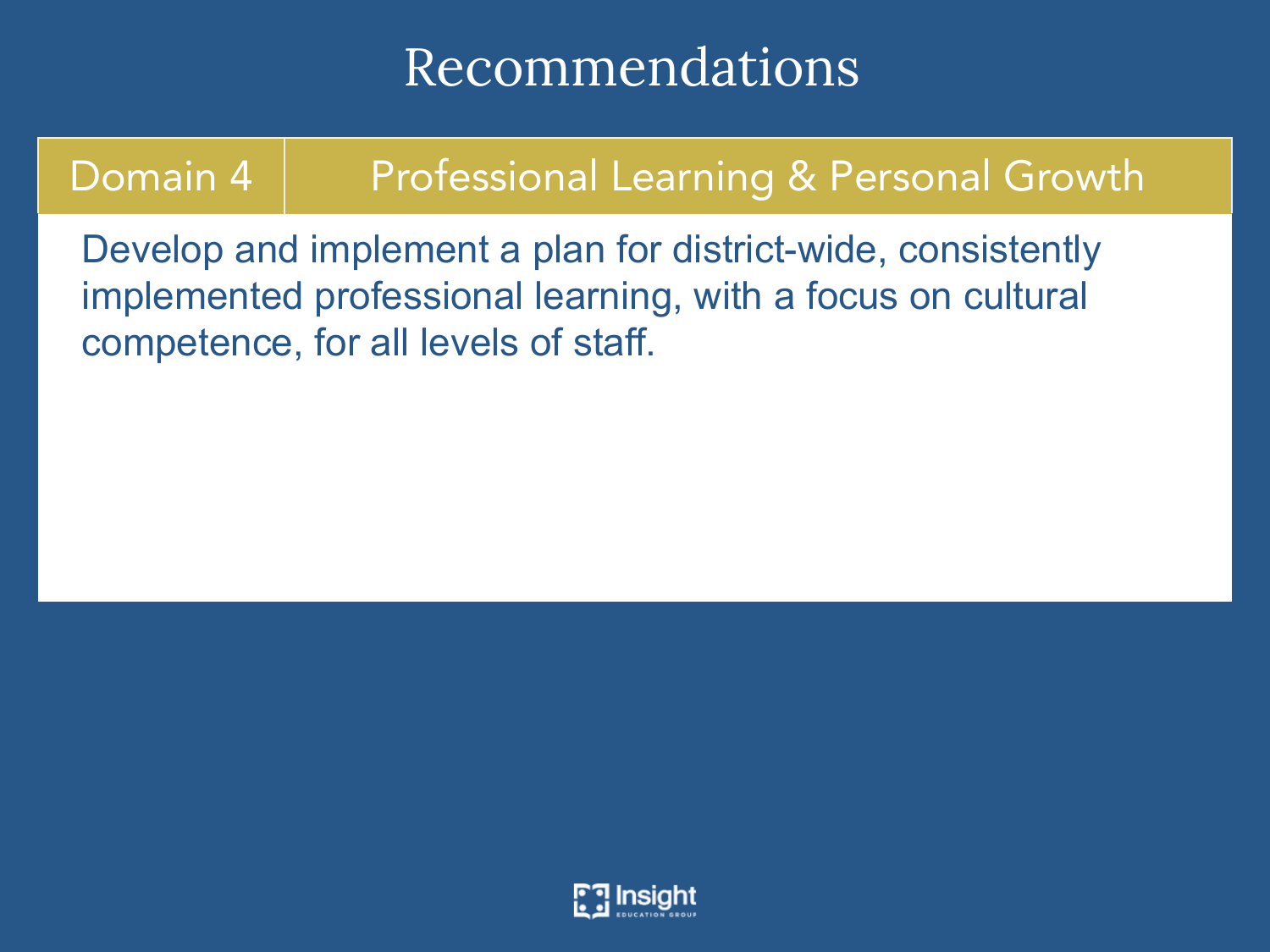## Overall Themes in Findings

#### Domain 5 Curriculum, Instruction and Learning

Avonworth is a highly academically focused school district in which students perceive the education they receive as rigorous academic experiences.

The District has been intentional in developing curriculum, purchasing materials, and providing course options that include multiple perspectives.

Staff desire systems and structures to support them in creating a more equitable learning environment.

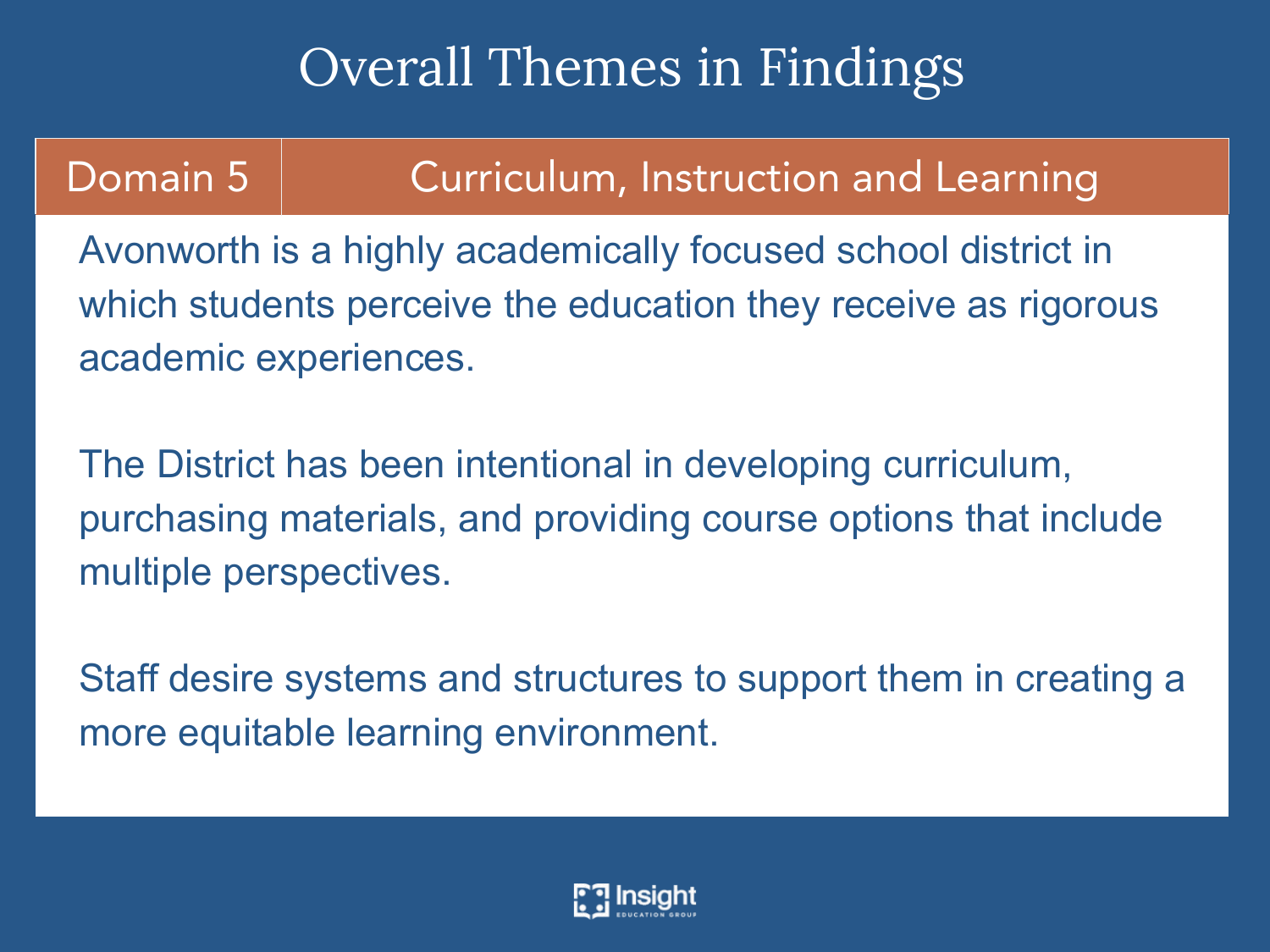## Recommendations

### Domain 5 | Curriculum, Instruction and Learning

Develop or expand current curricula and instructional materials in all content areas to prioritize inclusion and equity.

Establish a district-wide culture of developmental responsiveness which ensures that the practices adults use respond to students' individual, cultural, and developmental learning needs and strengths.

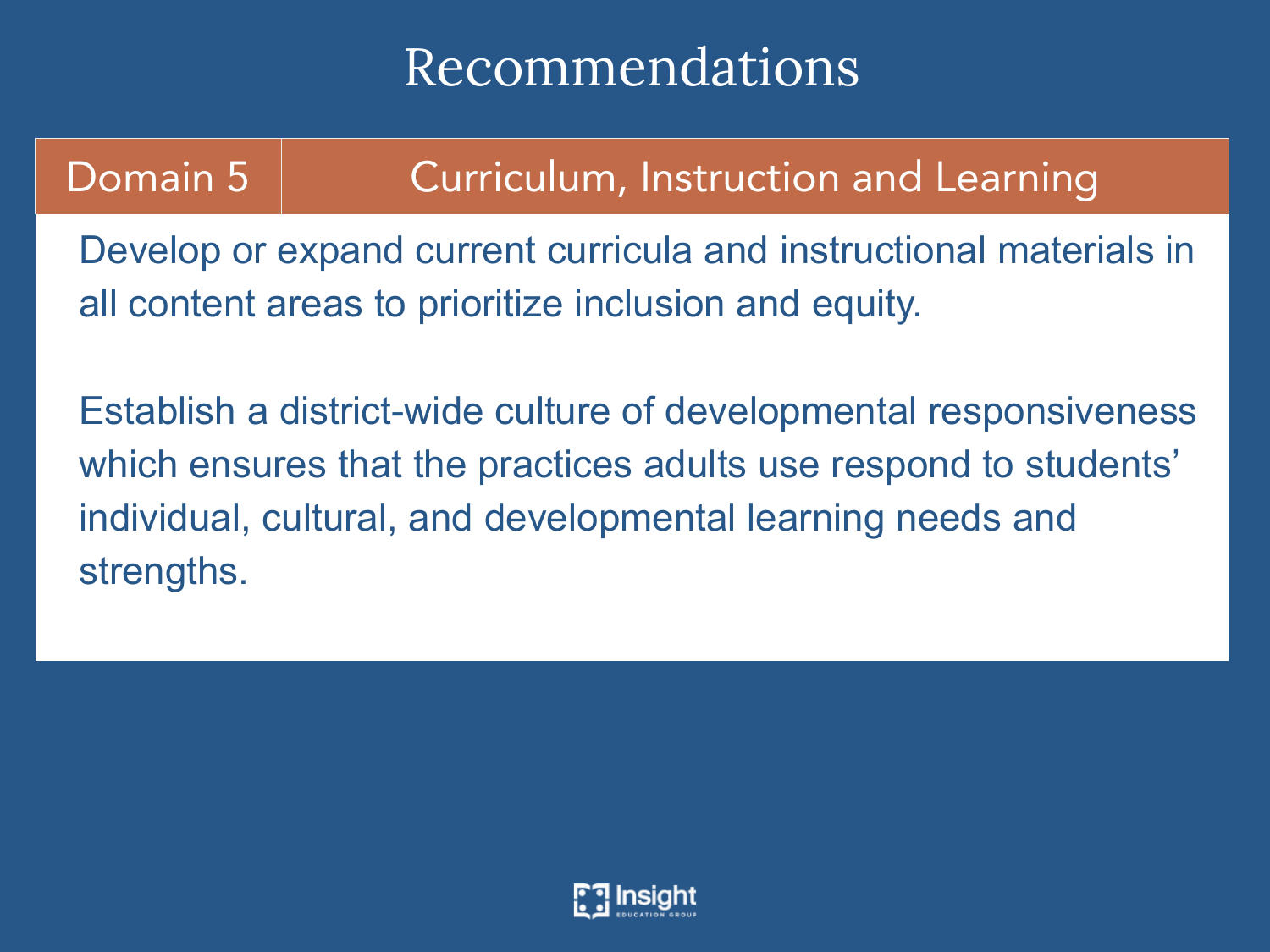## **Takeaways - Assets**

- The overall racial climate of the district is positive.
- **Parents and students have trust in the administration.**
- The District has demonstrated an effort to create a culture and systems that are equitable.
	- School Board Support
	- Strategic Plan
	- DEI Team
	- Curriculum
	- Programming
	- Professional Learning
	- Digital Promise Teachers of Color Cohort



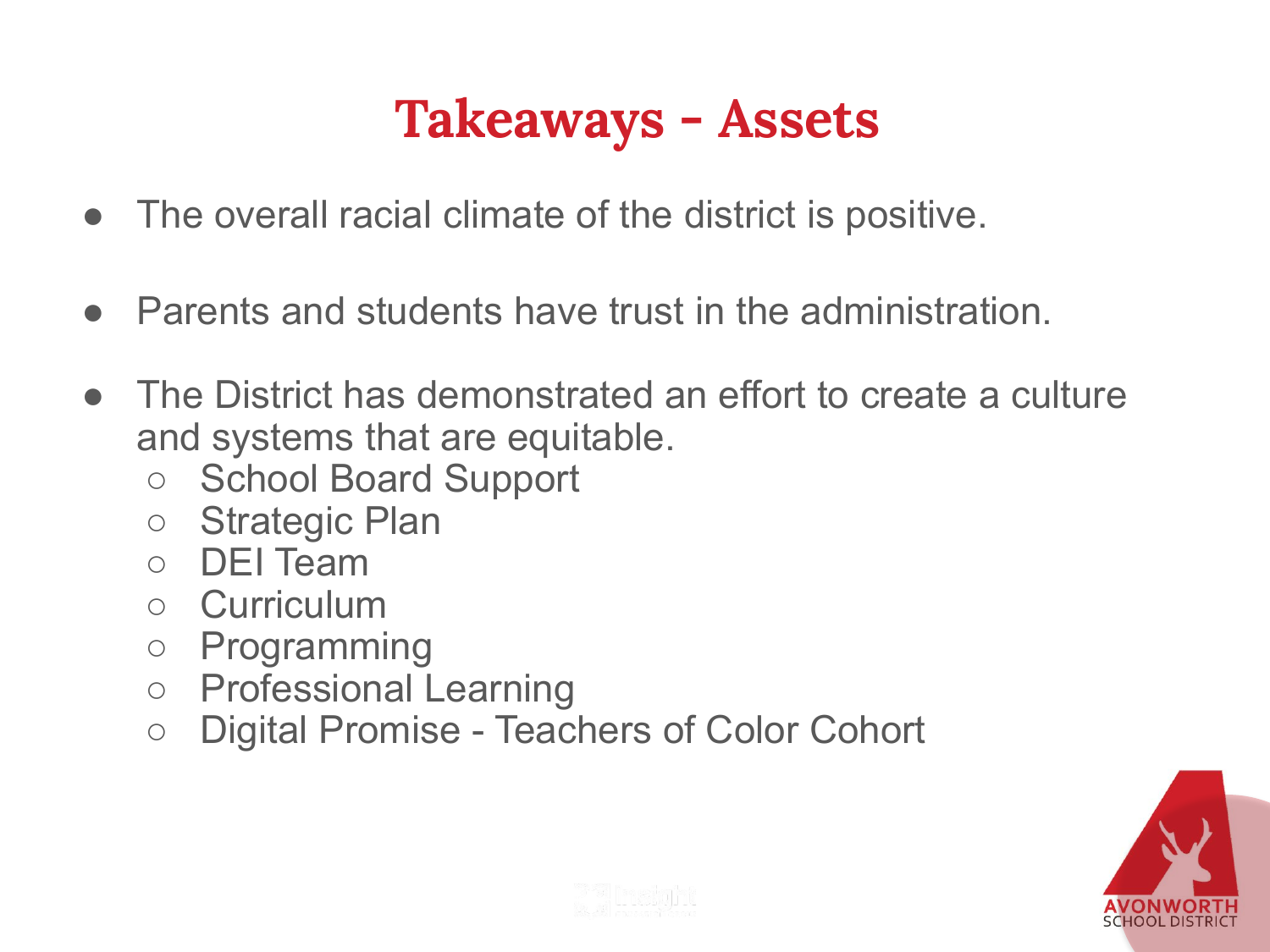## **Takeaways - Areas to Address**

- There is a need to review discipline practices, code of conduct, etc. to ensure uniform systems and practices are in place.
- Clarity is needed with respect to the District's mission and definition/vision of equity.
- Parents/caregivers desire more communication and /or access regarding their children's progress and challenges.
- Most, but not all, feel a sense of belonging. Continue our efforts to ensure all feel a sense of belonging.
- There is a desire from stakeholders for ongoing learning growth in the area equity and inclusion.